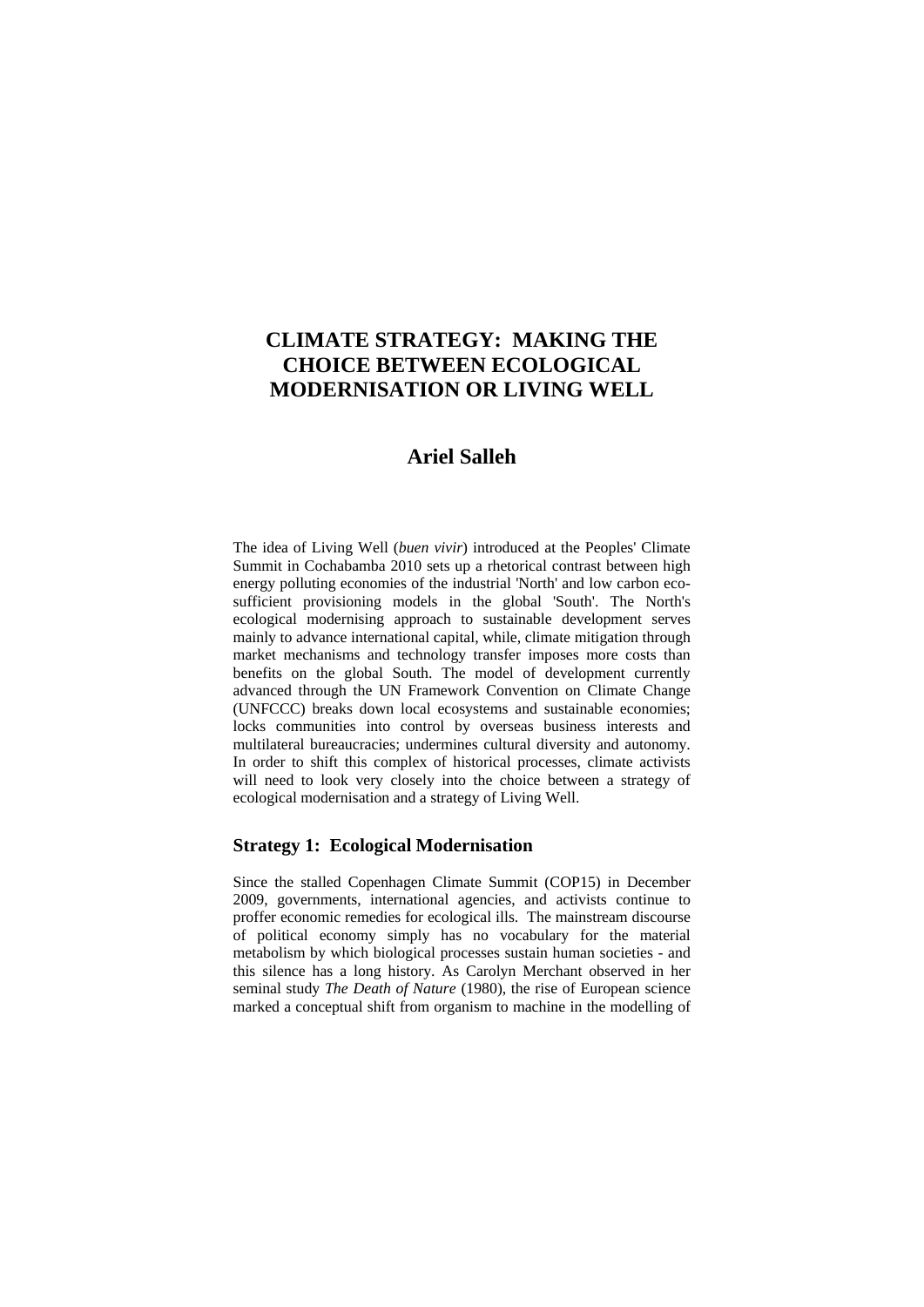nature and society. The mindset can be heard when the German Federal Minister for Environment (Bundesministerium für Umwelt, 2006) outlines his vision of the future global economy as a clockwork, whose parts tick over in perfect harmony.

The lynch pin of a model of sustainable development has to be a 'third industrial revolution', at the centre of which is energy and resource efficiency ... If China becomes the 'world's workbench', India casts itself as the 'global service provider', Russia develops into the 'world's filling pump', and Brazil as the 'raw materials warehouse' and 'global farmer' - provides Asia's industrial and service companies with iron ore, copper, nickel and soybeans; Germany should then assert and strengthen its position in the global division of labor as 'the responsible energy-efficient and environmental technician' ... (Delheim, 2007: 9-11).

Beneath this perfect man-made economic machine, nature is dead, merely a 'raw materials warehouse'. It is therefore no surprise that global climatic patterns fail, as living ecosystems are subjected to this anthropocentric vanity.

The Minister's crude blend of neoliberal economics, technological innovation, and environmental sentiment typifies the popular ideology of ecological modernisation - common among government bureaucrats and establishment academics. Leading proponents of ecological modernisation, Arthur Mol (2000) and David Sonnenfeld (2009) still assume that capitalism can be made sustainable. Other sociologists, notably Richard York and Eugene Rosa (2003) point to the illusory features of ecological modernisation - most salient of these is the fact that its management constructs operate in a thermodynamic vacuum. In the push for 'resource efficiency', ecological modernisers externalise production costs on to the living bodies of others, then on to green nature or habitat down the line. Thus in the eurocentric vision of a 'third industrial revolution', Germany as 'the responsible energy-efficient technician' is really living on credit, buoyed up by an increasing ecological debt for nature in the global South, a social debt to exploited factory workers, and an invisible embodied debt to women as reproductive labour worldwide (Salleh, 2009a).

As neoliberal governments and quasi-policy agencies like the Intergovernmental Panel on Climate Change (IPCC) prevaricate over global climate solutions, the transnational ruling class is reluctant to let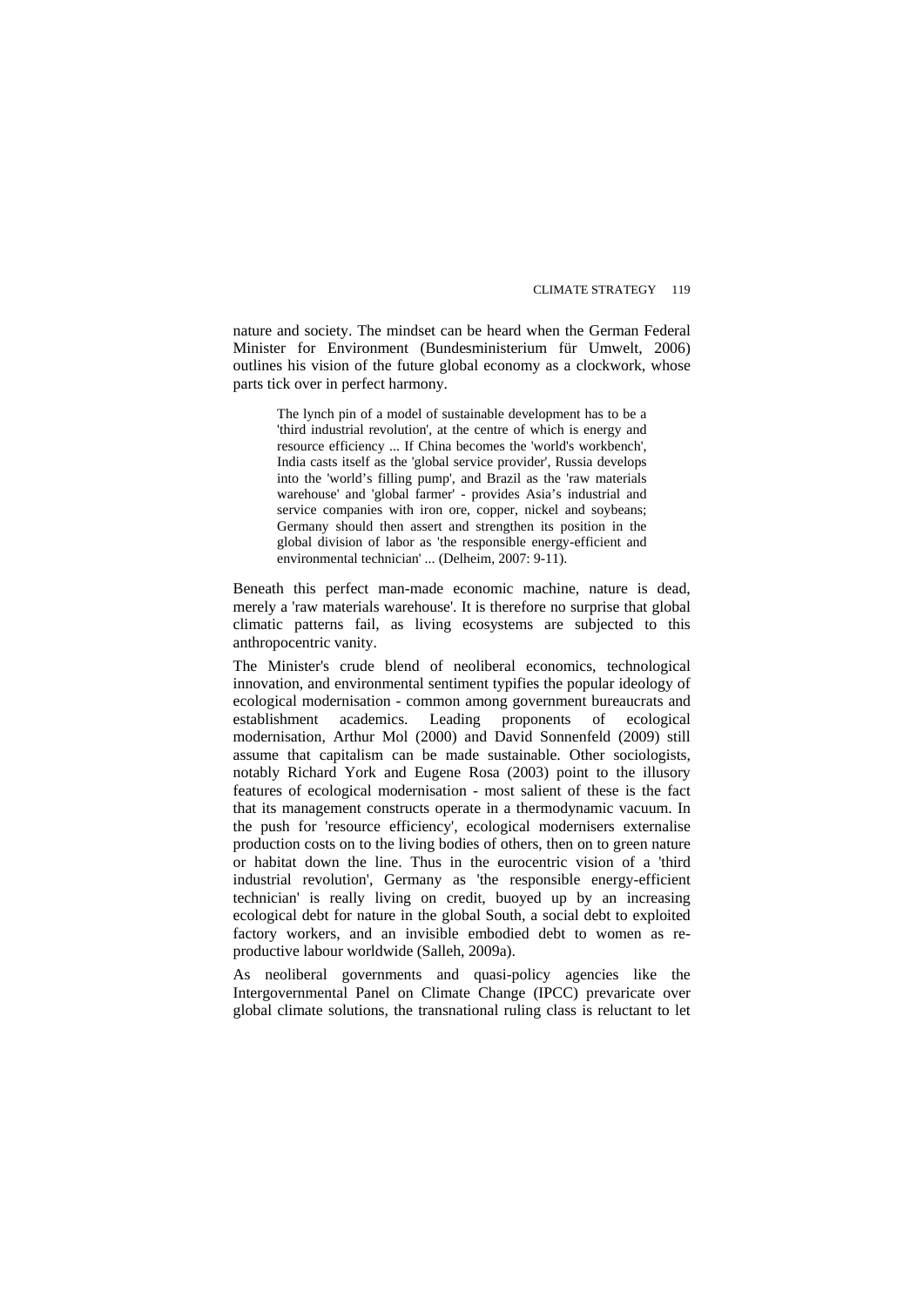go of its wealth, privilege, and control. Climate deniers and catastrophists alike insist that 'there is no alternative' to Brundtland's (1987) environmental stewardship via economic growth and 'trickle down'. Al Gore's sustainable America plan is full-on economism, but bankrupt ecologically. He envisages Congressional incentives to support solar, wind, and geothermal spots in the deserts of the US South West. A national low-loss underground grid would be built; there would be plugin hybrid cars; retrofitted buildings; and household conservation advice. Gore would replace the Kyoto Protocol with a treaty that caps carbon emissions ready for trading. However, looking at the real material bottom line, the construction of new high tech cities in the US South West will consume vast amounts of front-end fuels - in mining metals, welding turbines and grids, road making, water supply, component manufacture for housing, air conditioning for supermarkets and schools (Astyk, 2008). Here is another mortgage - borrow now, pay later - an ecological debt whereby another biodiverse ecosystem will be spent. In this false green conversion, poor and marginalised communities from the populous US East Coast will weather the psychological costs of mass resettlement. Meanwhile, the new solar urbanisation will mean a loss of food growing land, possibly to be replaced by US agricultural leases in Central America. How then will the newly landless subsistence peasants of Mexico or Costa Rica survive? And how much climate pollution will be generated by long haulage of produce back to US consumers?

Are neo-Keynesian proposals the way to solve climate change? Or is it simply capitalist collapse that is mitigated by marketing green technologies and listing green jobs? The *Transatlantic Green New Deal*  from World Watch (2009) and the Boell Foundation is another economic response to the ecological crisis. The authors cite the Millennium Environmental Assessment to the effect that 60 per cent of global 'ecosystem services' have been destroyed since World War II. But the epistemological implications of treating dynamic organic processes as 'infrastructures' are not questioned; nor are the cultural consequences of intensive commodification spelled out. The cultural integrity of peoples in Asia, Africa, or South America is annulled as their land and livelihood is given over to development through gas guzzling, trade dependent production regimes. But the cultural self-awareness required to recognise such imposts is rare among contemporary professionals (Hajer, 1996). A commitment to the global economy as perfect mechanism relies on externalising problems, displacing difficulties, passing costs on to others.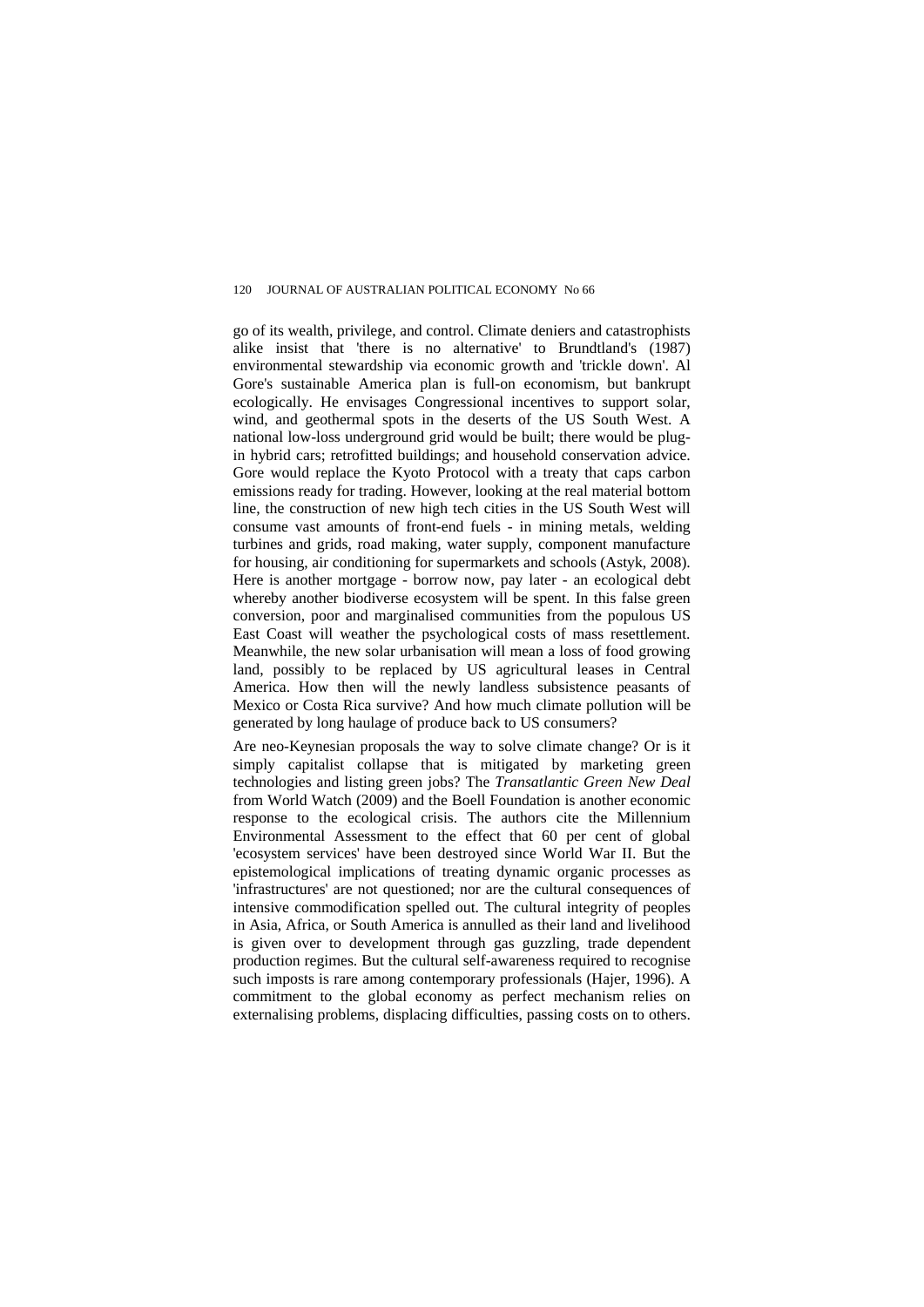Thus, World Watch names 'population' as a major cause of environmental degradation, and in fact, the climate debate has brought old style environmental talk about population back into fashion. This removes the need to examine capitalist overproduction and consumption - mostly in the industrialised North, by placing responsibility for climate destabilisation on to politically voiceless women - mostly in the global South. Yet what kind of arithmetic is involved in this correlation between emissions and population? If 60 per cent of humanity is responsible for only 1 per cent of carbon emissions - why talk about population?

The Australian green new deal is known as the *Joint Statement* (ACF et al., 2009). It is put together by the Australian Conservation Foundation, Australian Council of Social Services, Australian Council of Trade Unions, Australian Green Infrastructure Council, the Climate Institute, Institute of Superannuation Trustees, and the Property Council. The wider social constituency of Women's Electoral Lobby or indigenous organisations is missing from the consortium. This may explain why the orientation to climate change solutions reinforces productivist entrepreneurial values - with retrofitted buildings and audits to enhance energy and water efficiency; sustainable transport infrastructure and renewables to reduce the carbon footprint. The Joint Statement advocates a new economic sector of green industries for the manufacture of globally competitive product innovations and services. This promises 500,000 green jobs, with re-skilling for Australian trades men and women. There is no engagement with the grassroots movement call to reconfigure 'the social contract' and no sense of Australians as ecological citizens with responsibilities that are global in reach. The technocratic focus also marks UNEP's *Global Green New Deal* (2008), which is essentially a 'development' model where people become 'human capital' and their habitat is quantified as 'natural capital'. By this reckoning, common land, water, biodiversity, labour, and loving relationships are pulled away from an autonomous web of eco-sufficiency.

In the 20th century language of ecological modernisation, what UNEP calls 'the service value of nature' is estimated at a trillion dollars higher than profits generated by the international automobile industry. Moreover, if nature is 'natural capital', UNEP notes 'the flip side of the coin' will be massive benefits to be had from 'the green technological revolution' and the 'huge untapped job potential' of managing 'nature based assets'. Thus, in Mexico and in Brazil, thousands of people, whose livelihood was previously independent of capital are now forced to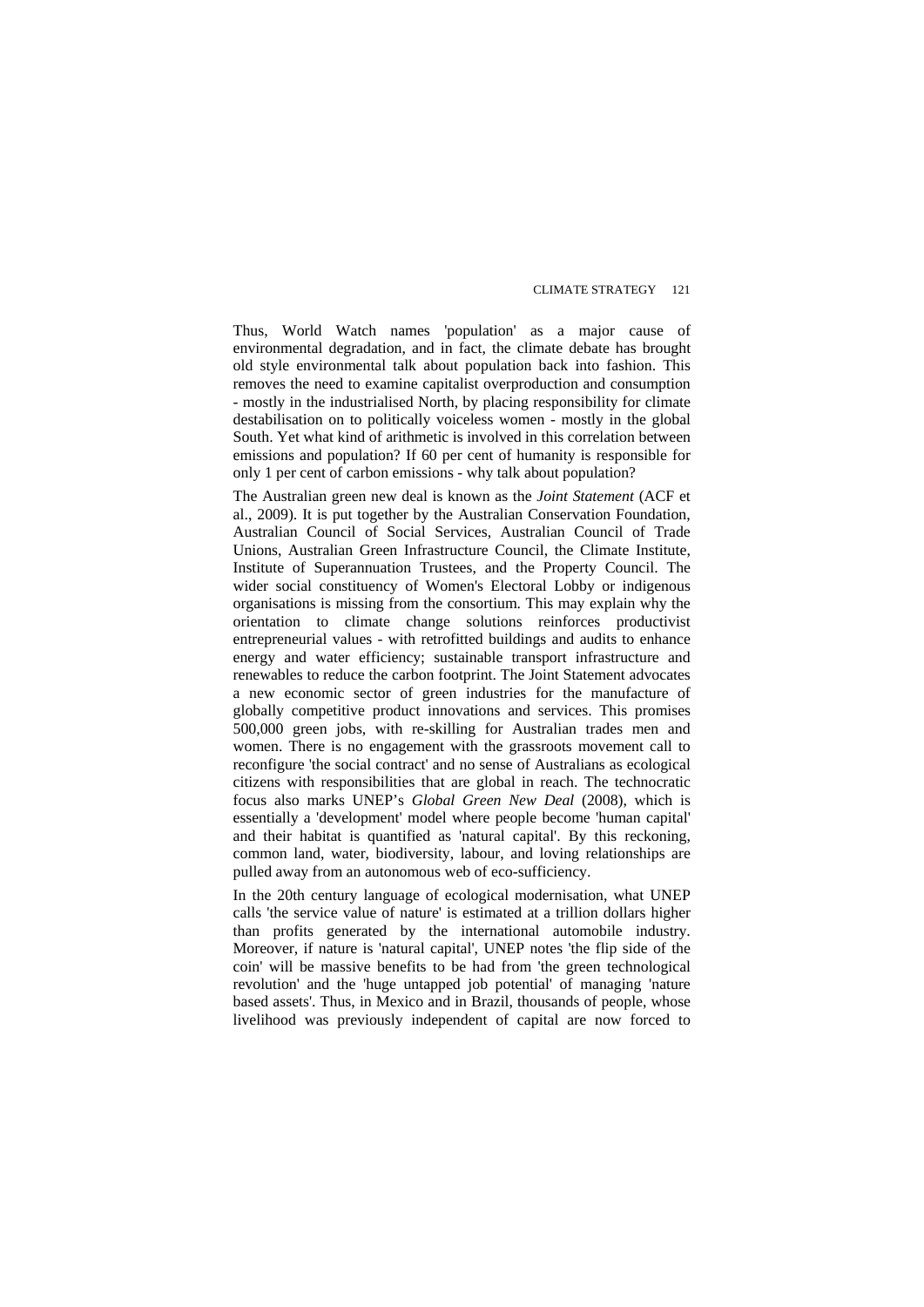abandon their autonomy to the logic of exchange value. They are paid to manage watersheds, in order to secure a resource held in reserve for future commodification - like bottled water - described by one corporate executive as a 'human right'. UNEP's eurocentric green model deepens the subsumption of nature, instead of exploring an alternative societynature metabolism resting in the time-tested expertise of farmers in the global South (Regenvanu, 2010). UNEP wants to avoid impacting on low income and indigenous groups, but its economic reasoning too often means the enclosure of marginal lands, the creation of refugees, and absorption of self-reliant resilient local economies into global capitalism.

The International Trade Union Congress (ITUC, 2010) is also ecologically modernising in its approach to climate politics. It emphasises UN agency initiatives and financing 'to help the poorest of the world to adapt to climate change'. However, financial allocations and loans, ultimately fix people into dependency on the global capitalist system; they may achieve a kind of economic repair but not environmental repair. The machinery of mainstream economics and the living organisms of ecology inhabit two separate material orders. Money can buy technologies, but these in turn do not mend broken metabolic cycles in nature. In fact, by the EROEI formula (Energy Returned on Energy Invested), the manufacture and operation of renewables demands yet further resourcing of nature, albeit out of sight, 'somewhere else', (Heinberg, 2009). Thus the policies of the UN Framework Convention on Climate Change (UNFCCC) are circular and self-defeating in terms of sustaining environments. Schemes such as the Clean Development Mechanism (CDM) and Reduction of Emissions by Deforestation and Degradation (REDD) deal with carbon pollution from industrial nations by funding 'carbon sinks' or polluter offset opportunities in tropical forests. At the same time, the affluent North continues to generate more industrial pollution by manufacture of 'renewables' to sell to the global South for 'climate adaptation'. This kind of self-serving gesture is legitimised in the name of 'development'.

The UN's ecological modernisation ideology is hinged on development, that is to say, on the assimilation of communities to the capitalist economic system. But since the conventional development model is what is responsible for climate destabilisation in the first place, it is inconsistent to speak of climate mitigation and development in the same breath. To its credit, the ITUC recognises the need for a new development model,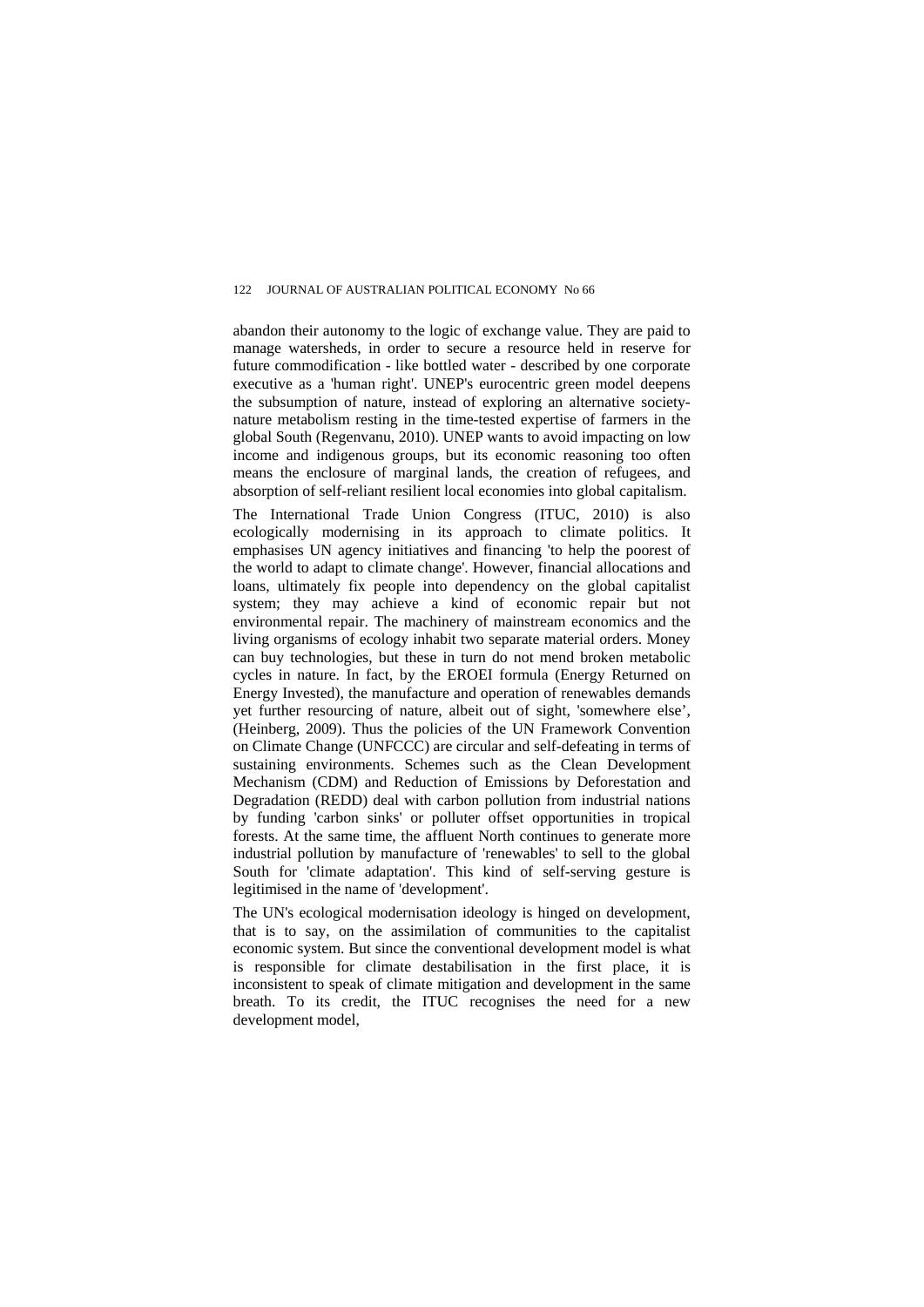... for developing countries not to repeat the mistakes of the past but to engage instead in a different development path, so as to help build the low carbon, climate resilient and socially-fair world we need (ITUC, 2010).

What is missing though, is an acknowledgement that so-called 'developing countries' in the global South have been on a sustainable low carbon path for thousands of years. It is colonisation that spread what Marx called 'metabolic rift', damaging ecosystems and appropriating people's livelihood resources for the manufacture of profitable commodities (Foster, 2000). Trade union thinking, is embedded in this history and tends to assume there is no other way to achieve economic provisioning. Thus, despite the call for a new model, the ITUC climate statement clearly envisages the continuation of industrialisation. In this future deal, capitalist and worker are united in their commitment to 'efficient' technologies, skillfully designed to re-make nature less wastefully than in the past. The hope is that new processes and gadgetry will prevent the biosphere from being pulverised by mining or incinerated by manufacture. This utopian thinking is routine in establishment sustainability circles where consultants argue the case for 'de-materialisation'.

The dematerialisation thesis is quintessential capitalism. In fact it is symptomatic of the classic scientific substitution of mechanism for organism (Merchant, 1980). The argument that by means of sophisticated, often digitally enhanced production, it is possible to generate the same output using less material throughput, readily succumbs to the EROEI effect, for the full cost of manufacturing the new technology itself is rarely factored in. Under capitalism these material costs are often rendered invisible by externalisation on to other classes, races, genders, or species. The UNFCCC's 'carbon sink' is a related case in point, whereby the livelihood of forest dwellers is sidelined in order to maintain the urban consumerism of middle class others (Johnsson-Latham, 2006; Isla, 2009). Each of the planned green jobs mentioned by the ITUC involves matter/energy hungry technologies:

... targetted investments and policies aimed at creating green and decent jobs in certain sectors, such as renewable energies, energy efficiency and public transportation can help us overcome the job crisis we are living through, and unions today are willing to convey this message to the world (ITUC, 2010).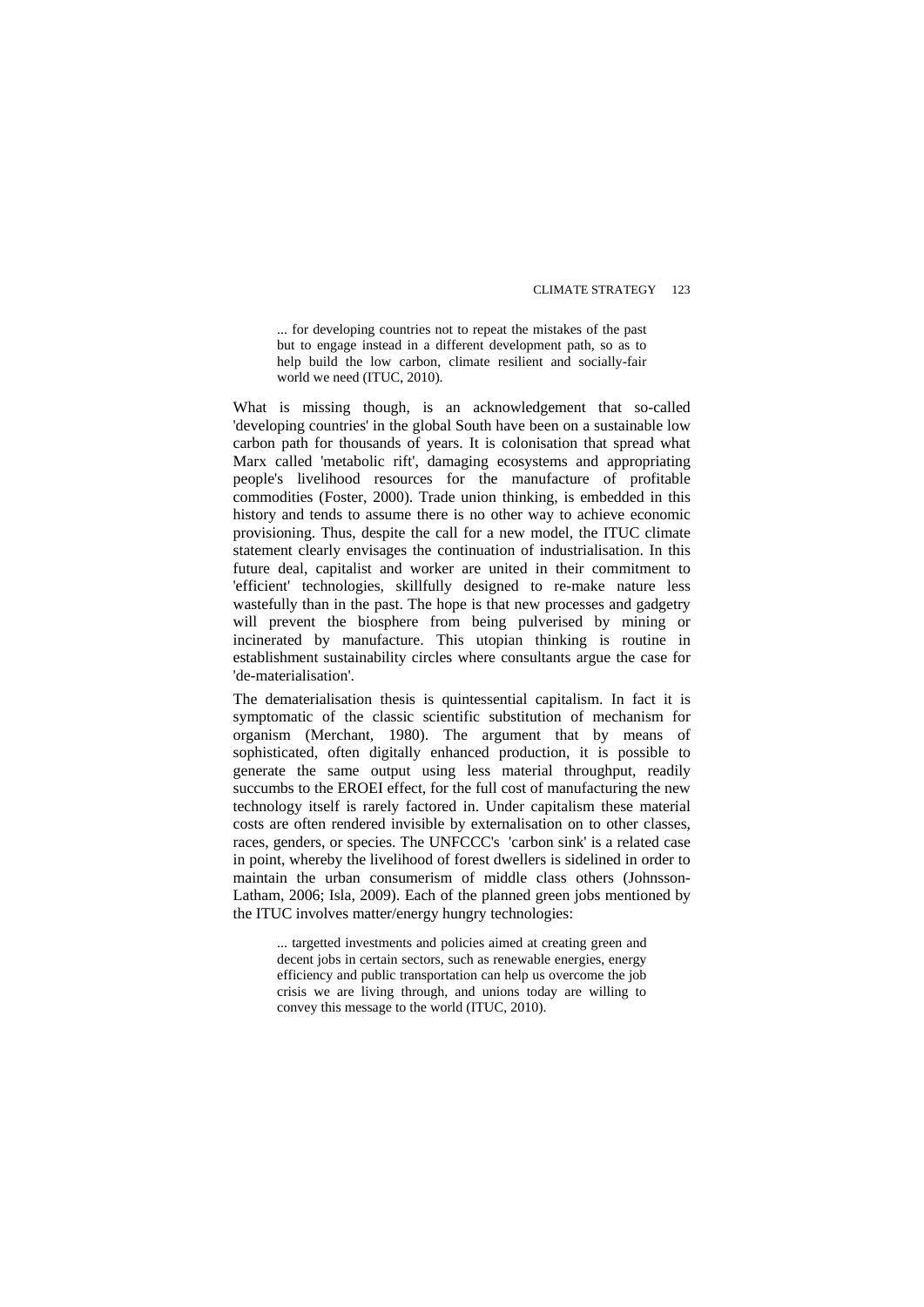There is a pressing need for education programs to equip unions, activists, and others, with conceptual tools for thinking through all aspects of the human interface with biological processes. As the Manila based IBON group points out: the history of the humanity-nature nexus needs to be reconfigured (2010). Only the labour of people working hands-on in the landscape can begin to repair the damage done by mining, deforestation, agro-industry, urbanisation, and manufacture.

### **The Australian Context**

Conventional programs for mitigating the collateral damage of consumer economies - melting icebergs, species loss, pollution induced cancers simply bandaid a competitively masculinist neoliberal system tailored to production for individual gain. The Australian Labor Party's lapsed Carbon Pollution Reduction Scheme (CPRS) was symptomatic of this. It would have transferred a \$13 billion compensation payment from people's pockets to polluter's pockets (Rosewarne and Goodman, 2009). That injustice aside, emissions trading makes no sense from an ecological point of view. The CPRS arbitrarily selects out the carbon variable from a complex functioning ecosystem, presumably because emissions are measurable and so may be priced. Once the object is priced, trading is inevitable. By the solipsism of economic reasoning, energy efficiency has value because it reduces the cost of carbon. Conversely, by ecological reasoning, it is the functional integrity of natural metabolic processes that has value, and emissions trading does nothing to preserve that. This is why many peasant movement activists argue for the cancellation of carbon trading and offsets.

Carbon trading has proven extremely lucrative in terms of generating investor dividends, but has completely failed in reducing greenhouse gas. In the new invented 'carbon market' the price of carbon keeps dropping to rock bottom, which encourages further pollution. All carbon emissions should be reduced from the source, rather than allowing payment for the right to pollute (Via Campesina, 2010).

As the Rudd Labor government lost momentum on the CPRS cap and trade approach, the Australian Green Party began pushing for an interim carbon tax of \$20 per ton on emissions. Meanwhile, pragmatic local environmentalists formed a Transition Decade (T10) Alliance. This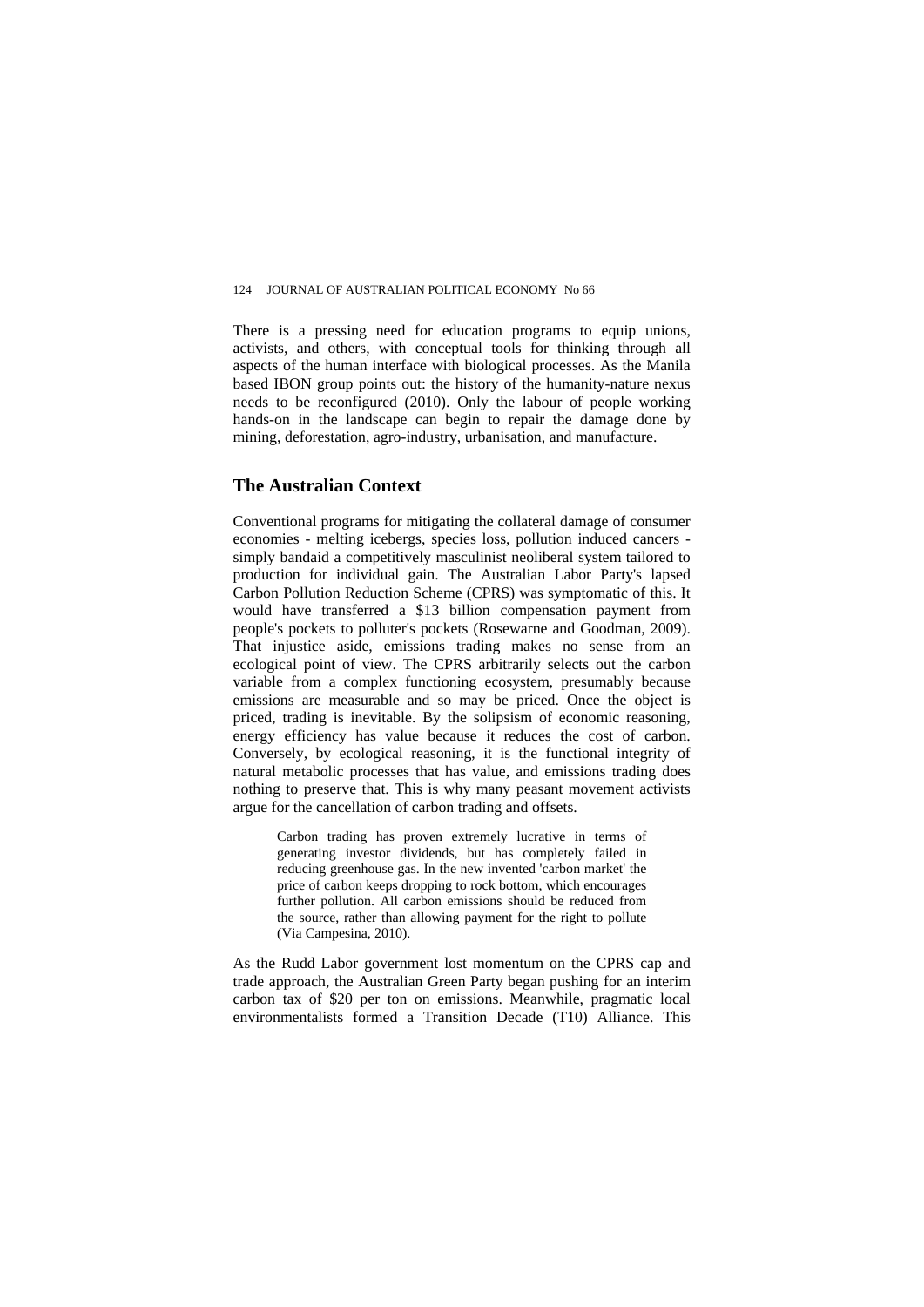eclectic grouping joins together Friends of the Earth, the Climate Emergency Network, Sustainable Living Foundation, and Beyond Zero Emissions Network. It intends to reach into business, community, and activist circles, helping them to align their political priorities (Ewbank, 2010).

The Beyond Zero Emissions initiative is an exemplar of ecological modernisation and has much in common with Gore's 'powershift' approach. The report *Zero Carbon Australia: Stationary Energy Plan*  (2010) is endorsed by the International Energy Agency (IEA); nuclear power advocates like Australia's former Chief Scientist Robin Batterham, as well as Sinclair Knight, Sandia, Lockheed Martin, Bechtel, Pacific Hydro, and Leighton Holdings. The Zero policy package was released to a socially mainstream audience at the Sydney Town Hall by ten men in suits - including Bob Carr, Malcolm Turnbull, Scott Ludlum, science and industry representatives, as well as Alan Jones, Development Officer with Sydney City Council, formerly of the Greater London Authority. Climate change was introduced as a trans-generational moral challenge; 'science' invoked freely and IPCC findings accepted as given; oil, coal, and population growth were the bads; and technology vital to tackling the climate crisis with carbon pricing a first step. Beyond Zero Emissions advocates a mix of technologies for baseload energy production in a climate-compromised world. Wind power sites already operating in Australia should be boosted and grids extended. Methane is another renewable option. But the centrepiece, a Concentrating Solar Tower (CST) emulates Spain's massive investment in solar thermal plants. As a cover blurb from Andrew Dyer, Director of BrightSource Energy, Australia reads:

Our team at BrightSource has now completely re-engineered the whole approach to solar thermal, utilising a centralised tower to effect a direct solar to steam design. By using flat glass mirrors that track the sun all day and through the seasons, our tower plants generate steam at 550˚C and higher, allowing us to use standard Rankine cycle generation power blocks that are dry cooled. With far greater efficiencies, higher capacity factors, lower capital costs and the ability to operate the plant in hybrid mode and/or with storage, the BrightSource Luz Power Tower is the proven technology of today and well into the future for delivering firm, renewable power (Beyond Zero Emissions, 2010: 3).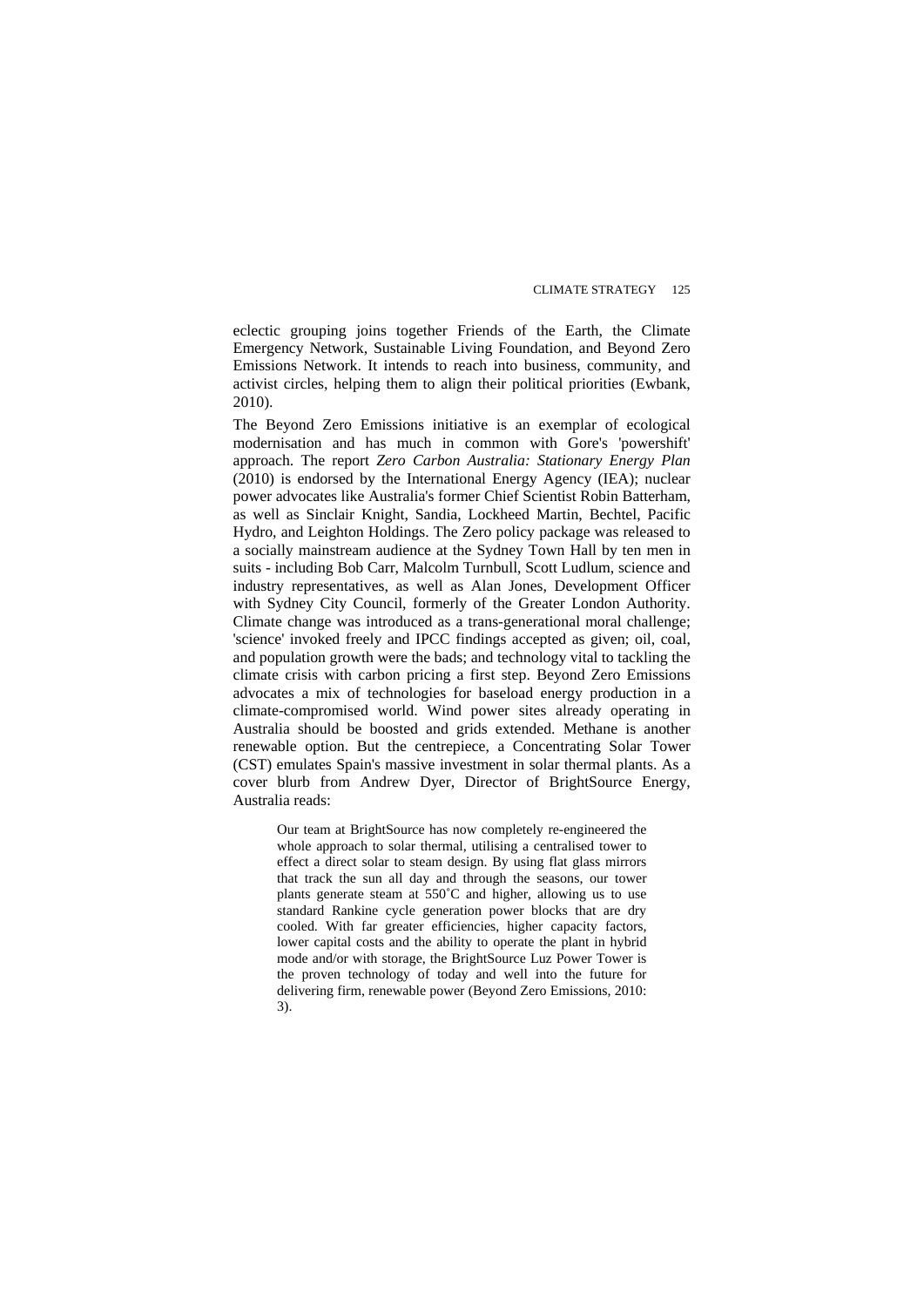A public-private joint venture company is envisaged for rolling out the model and it is estimated that 80,000 jobs would be provided during the construction phase. In addition to solar thermal energy generation, a green infrastructure plan is envisaged for urban areas consisting in innovative building design, water recycling and extraction of water from waste, automated waste collection, and led lighting in public places. A spin-off from the technology might be manufacture of an electric car for export. Australia is projected as a potential energy source for South East Asia, even 'a powerhouse' to the world. Ironically, according to the Jevons Paradox, the cheaper energy production is, the more 'stuff' will be produced. But 'stuff' cannot be manufactured without turning more of nature into waste (Leonard, 2009). The Zero plan may cut carbon emissions from energy generation facilities but it will do nothing to stop the extractive assault on the society-nature metabolism. Ecological modernisers grounded in the economic paradigm are often inclined to overlook how 'everything is connected to everything else'.

Beyond Zero Emissions claims that one square metre of solar mirror will generate the same amount of energy as 20 tons of coal, but have all solar thermal consequences been anticipated? At every plant site across Australia, engineering for the Stationary Energy Plan entails a radical transformation of the landscape by tree clearing, drainage, and levelling. An accumulation of mirrors across a large field is likely to function as massive radiant 'hot plate', impacting on the surrounding atmosphere and affecting the stability of local weather. Another environmental externality is water. An Appendix to the *Stationary Energy Plan*  calculates that CST installations use less water than power generation by fossil fuels. Nevertheless, surface, ground, and even desalinated water supplies will be called for. The sites - and regions - and water bodies potentially affected are Carnavon and the Gascoyne River; Kalgoorlie and Salt Lake; Port Augusta and the Mambray Coast; Broken Hill and the Darling River; Mildura and the Murray River; Bourke and the Barwon-Darling Rivers; Dubbo and the Macquarie-Castlereagh Rivers; Moree and the Gwydir River; Roma and the Condamine River; Charleville and the Warrego River; Longreach and Cooper Creek; Prairie, and the Flinders River. Zero researchers have done the numbers, but the difficulties Australians have had in managing the River Murray system, suggest there may be political obstacles up ahead. At this point in time, the ecological integrity of the Australian continent is critical. And as communities increasingly adopt the principle of food sovereignty,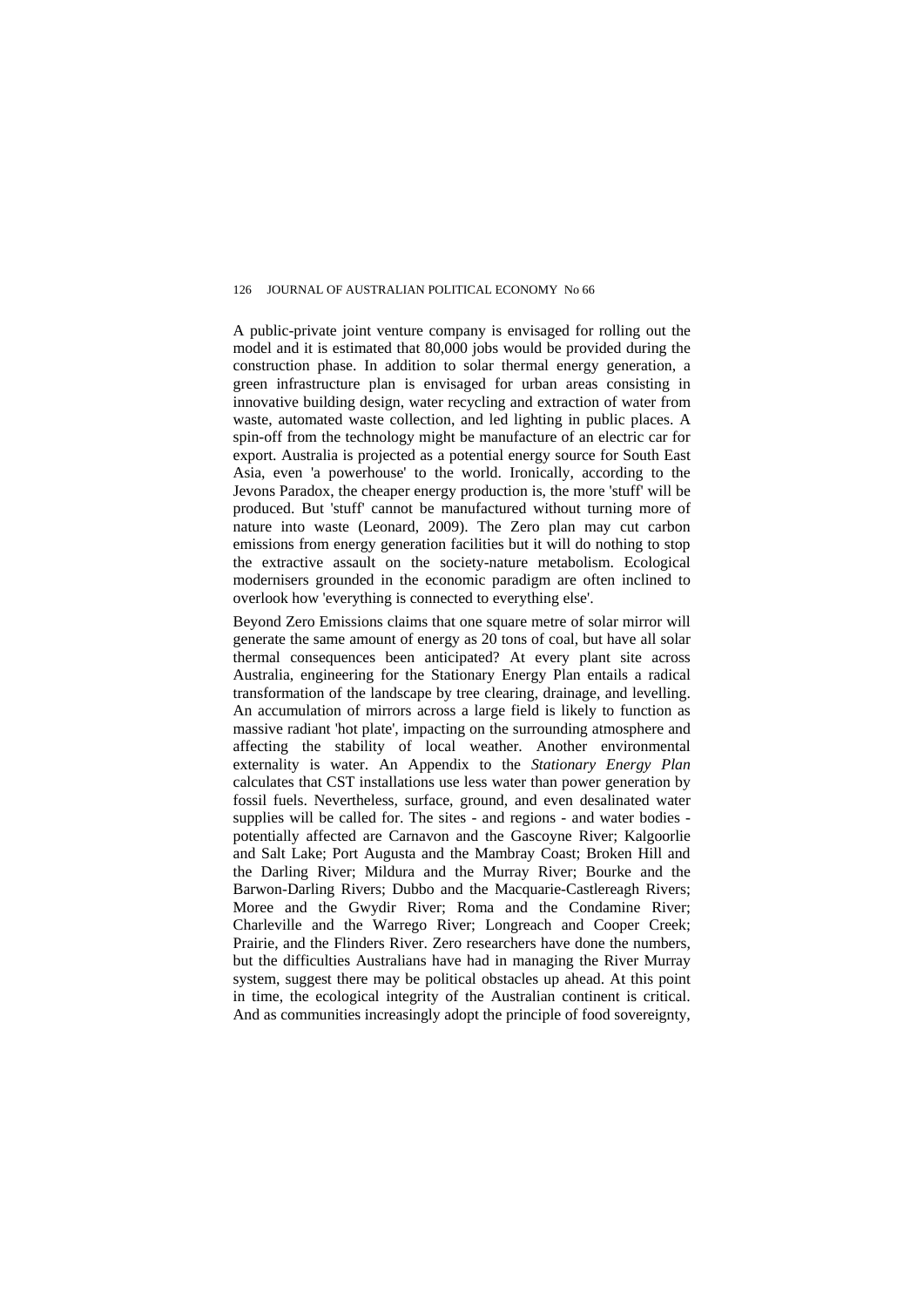availability of water for edible produce reaches a premium. People can't eat renewables.

Another Australian grouping, the Community Climate Network spans mainstream and Left political views. It rejects emissions trading, but calls for - legislation on a carbon tax and mandatory UNFCCC temperature stabilisation at 1.5 degrees C above pre-industrial levels. It advocates no new coal mines or coal-fired power stations; support for renewables; cradle to grave audits on manufactures; energy efficient public transport; monitoring of livestock emissions; changing land use patterns and reafforestation to improve bio-sequestration. Where jobs and communities are negatively affected by these measures, 'just transition programs' would be introduced. In addition, the CCN wants to see education for environmental literacy among public and political leaders. Population control is identified as one among many false climate solutions. Likewise, nuclear power generation is rejected for its potential imposts on human and landscape health - uranium mining in Australian indigenous environments a case in point. Links between uranium and weapons manufacture is a further possible 'collateral damage' of the nuclear power industry. Most importantly, as one member of the CCN network explains, plainly with the limits of ecological modernisation in mind, it is important to ensure that methods to reduce carbon intensity are not offset by renewed opportunities for accelerated growth:

... we need to direct the economy and society to regenerative sufficiency, away from the productivist exploitation of natural resources (in particular fossil fuels). New norms of development are required to shift to forms of regenerative growth, and these norms must drive and underpin any 'direct action' program ... (Goodman, 2010).

To reinforce moves towards global justice, the Community Climate Network supports the funding of adaptation measures to compensate the North's ecological debt to the global South. In line with the global Climate Justice Movement (Climate Connections, 2010), offset schemes such as REDD (Reducing Emissions from Deforestation and Degradation) are deemed ecologically, socially, and culturally destructive. The 2010 CCN Summit in Canberra chose to work with a mix of strategies, encouraging people to contribute their different skills. Some of these skills lend themselves to light green, short term, climate responses; others favour a radical critique of the economic system. One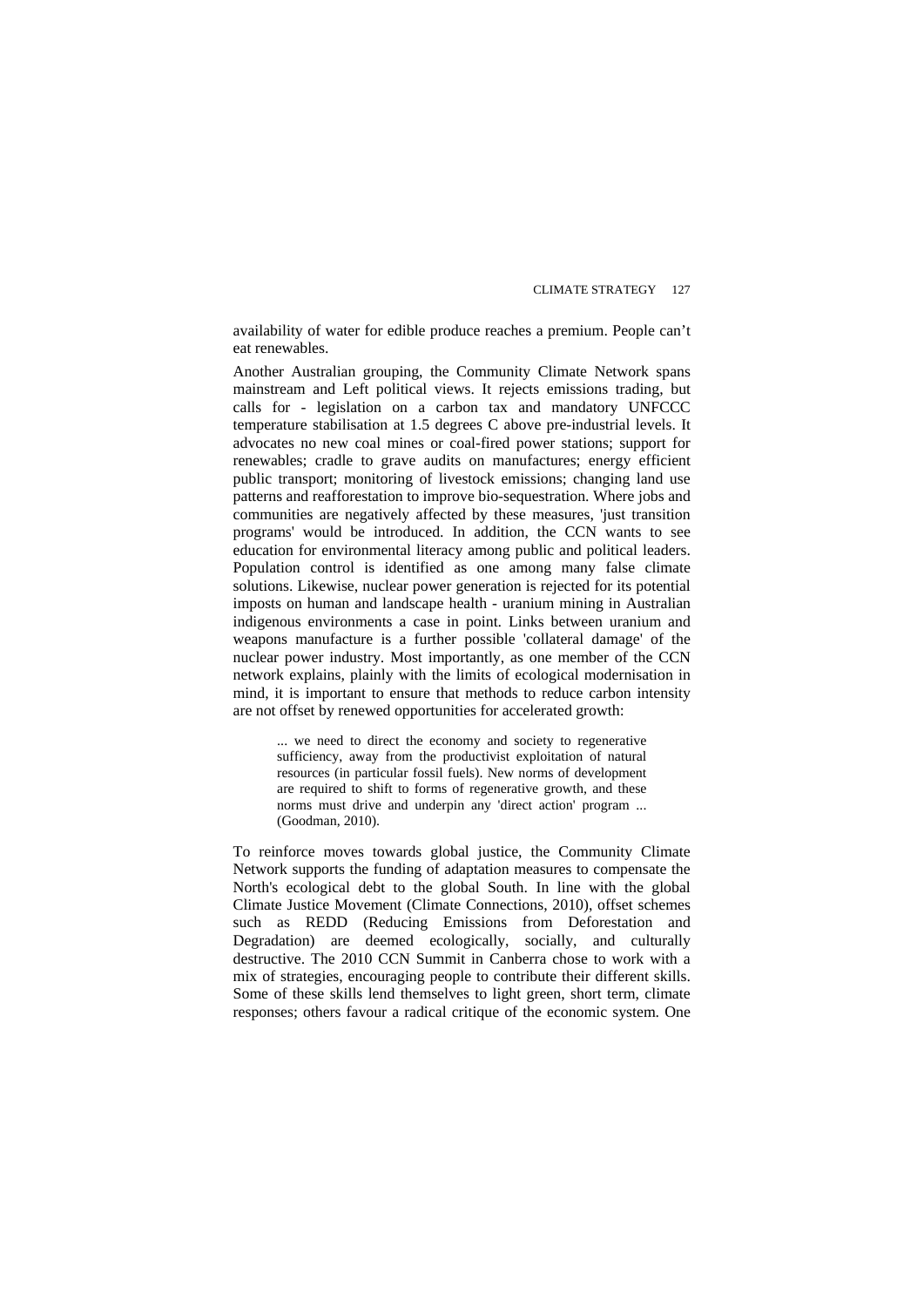of these was a minority opinion on the carbon tax as 'an ineffective distraction':

A carbon tax does not address the causes of the climate crisis. Instead, like emissions trading, it assumes that it is possible to internalise climate 'externalities', to allow growth-as-usual. As such, a carbon tax privatises the right to pollute, so that those with the most economic power are able to continue polluting. While a carbon tax could potentially raise public revenue to enable investment in renewables - but as a tax on consumption, a carbon tax is socially regressive – it raises revenues disproportionately from those least able to pay. We need to campaign for real solutions – keeping coal in the ground (CCN, 2010: 6).

## **Strategy 2: Living Well**

For several decades ecological feminist theorists and activists have been exploring the possibility of an alternative development model and a more culturally reflexive North-South dialogue (Mies, 1986; Salleh, 1997; Bennholdt-Thomsen, 2001). More recently a similar process has been activated by alternative globalisation movements through the World Social Forum (Gautney, 2010). Yet the overly ambitious WSF is foundering for want of a unified political focus. So it happens that the worldwide Climate Justice Movement offers a more practical opportunity for working towards global democracy. In response to the COP15 stalemate in Copenhagen, President Evo Morales of Bolivia called a Peoples' World Conference on Climate Change and the Rights of Mother Earth. This April 2010 meeting in Cochabamba, hosted by the country's indigenous peoples and women, was an attempt to interrogate the hegemony of capital, reframing climate politics with a 21st century social contract.

The guiding principle of the Bolivian approach is their traditional notion of Living Well (*buen vivir*), and this featured in the preamble of the People's Alternative Climate Summit.

We are all valuable, we all have a space, duties, and responsibilities. We all need everybody else. Based on complementing each other, the common wealth, organized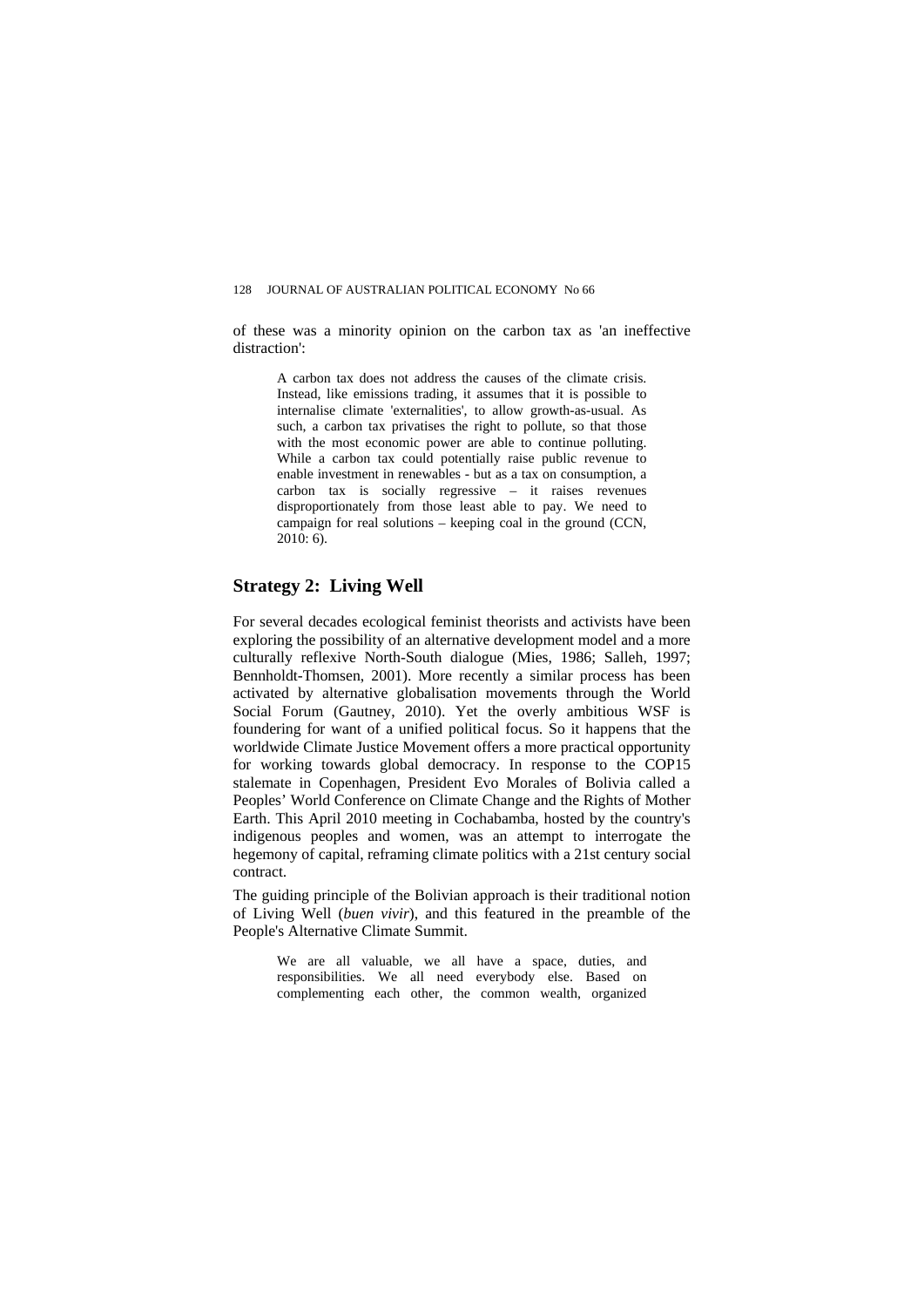mutual support, the community ... develop[s] ... without destroying man and nature ...

Within the Living Well framework, what matters the most is neither man nor money; what matters the most is life. But ... the two development models, the capitalist and the socialist need rapid economic growth ...

... development ... is now the leading cause of global crisis and the destroyer of planet Earth, because of the exaggerated industrialization of some countries' addicted consumerism and irresponsible exploitation of human and natural resources ...

The new models must begin by accepting there are fundamental limits to the capacity of the Earth to sustain us. Within those limits, societies must work to set new standards of universal economic sufficiency (Morales, 2010).

The World People's Conference on Climate Change and the Rights of Mother Earth developed an impressive list of recommendations from workshops on the structural causes of climate change, historical responsibility and climate debt, mitigation, adaptation, financial provision, technology transfer, deforestation, agriculture, and capacity building. Morales presented the conclusions at a special meeting of the UN and in a subsequent diplomatic round including a visit to the Vatican. The Bolivian UN Ambassador Pablo Solon has continued this advocacy (CMPCC, 2010b), albeit with limited success. Certainly, Cochabamba was an historic postcolonial moment in drawing together an alternative North-South climate constituency. Even so, the Final Conclusions of Working Group 13: Intercultural Dialogue to Share Knowledge, Skills and Technologies (CMPCC, 2010a) point to an area of weakness in climate justice thinking as will be discussed below. Mitigation, adaptation, financing, and technology transfer are key UNFCCC topics under Long-Term Cooperative Actions. But in addressing technology, the Cochabamba workshop largely contradicted its own overarching objective of Living Well by giving legitimation to the ecological modernisation agenda.

This backward step holds important lessons for global climate activists. The capitulation sets in at section F. 'Enhanced action on technology development and transfer', where an urgent need to 'catch up' with industrialised nations is stated (CMPCC, 2010a, Clause 41).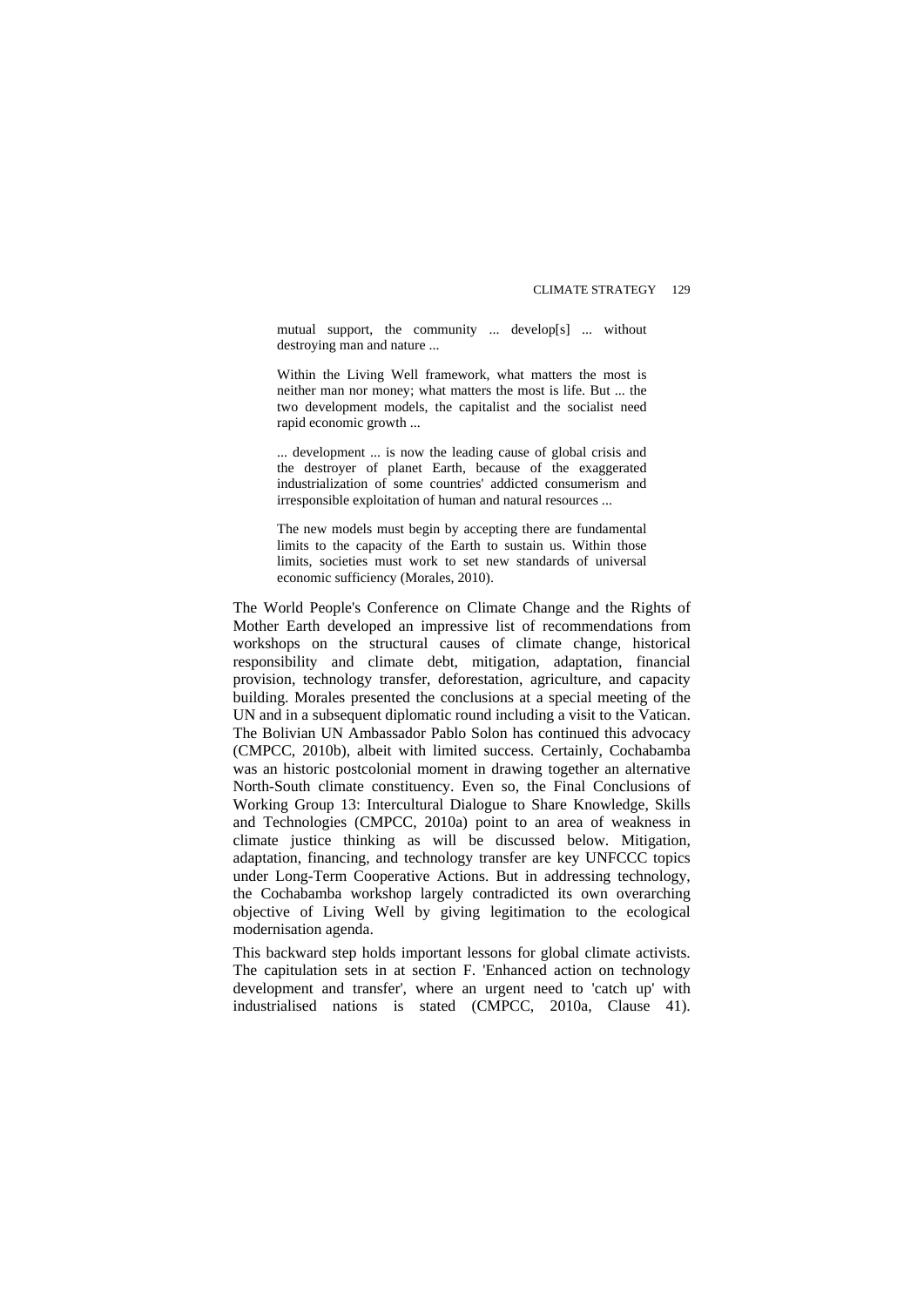Development and technology is assumed to be necessary to respond to climate change and both are assumed to be neutral. The statement elides direct causal links between consumer economies and climate destabilisation. The environmental, social, and culturally homogenising, effects of the affluent North's exported technology transfer are also elided. The viability of tried and tested local technologies and indigenous capacities (Salleh, 2009b), bows to the dated rhetoric of a 20th century ideal, a uniform global economy.

Transfer of technology must fully compensate the loss of development opportunities due to the costs and technological demands to developing countries to live within a restricted atmospheric space. Poor countries face climate-related challenges to their development that were not faced by the developed countries in the process of their own development (CMPCC, 2010a, Clause 42).

The definition of 'poor countries' here is uncritically neocolonial, with development understood in an aspirational opportunity. In the ideology of ecological modernisation, the poor are characterised as unsophisticated 'victims' and patronised as unwitting contributors to the environmental crisis. In fact, per capita carbon emissions from the predominantly rural South are far lower than those of the urbanised North. But eurocentric notions of poverty and development are used in this document, as if they were unproblematic terms. The technology statement reads as if it had been written in the industrialised world, and indeed, UNFCCC texts may well have been adapted by Working Group 13 in the absence of any political vocabulary for arguing 'eco-sufficiency and *buen vivir*'.

The belief that technology is necessary for climate mitigation complements the belief that finance is necessary. However, to recap the Jevons Paradox: reliance on economic production and market instruments in order to trickle down environmental benefits can only increase the material turnover of nature, fuel inputs, and carbon outputs. It is agreed across the board that global warming projections could be reduced immediately by 20 per cent, if land clearing ceased. In countries North and South, commercial development projects like logging, dam construction, or biofuel cropping, destroy vegetation that serves as a 'biotic pump'. Living plants function as 'heat valves', re-coupling CO2 emissions through water evaporation and restoring local temperatures by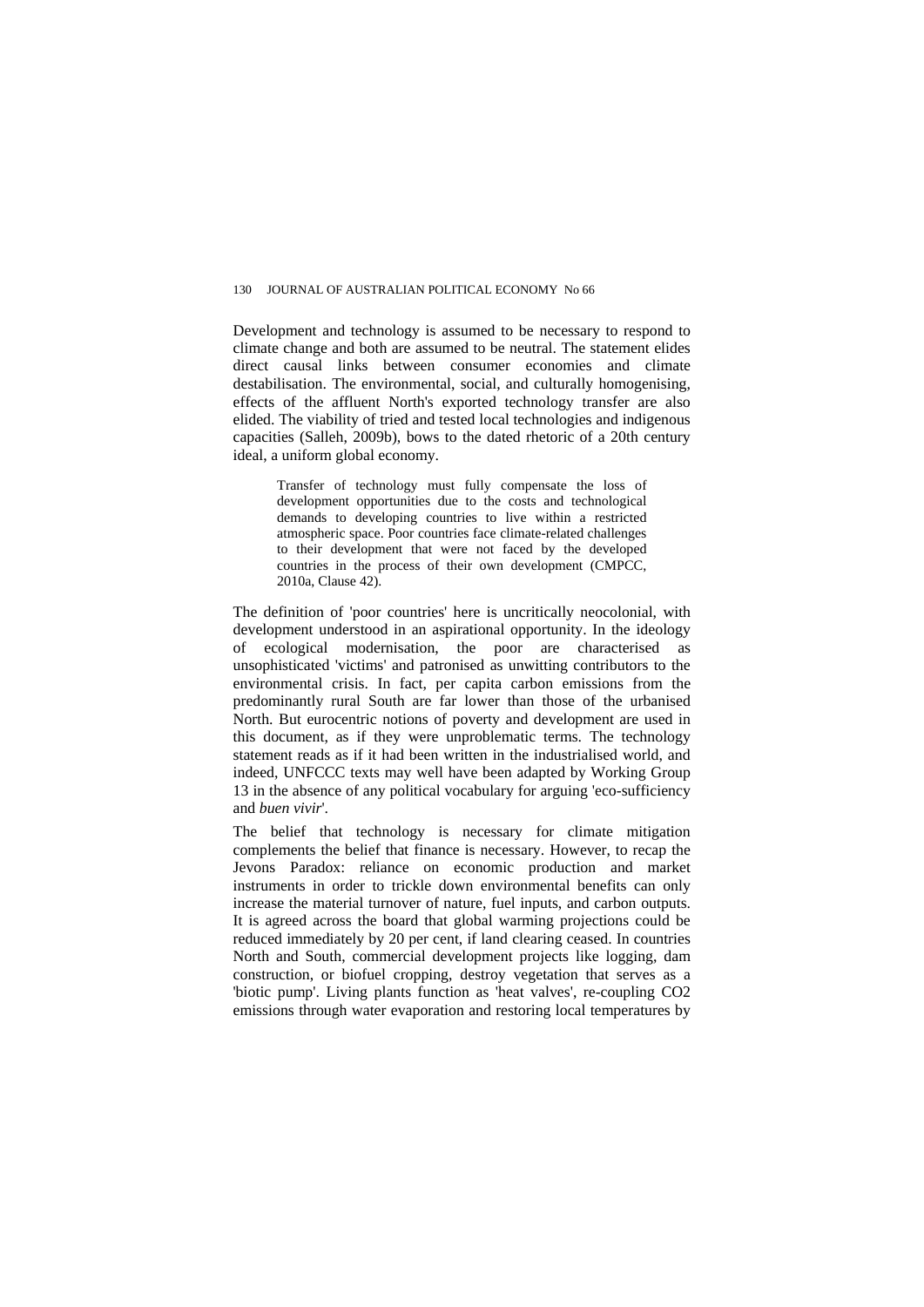precipitation (Hesslerova and Pokorny, 2010). Vegetation also helps renew groundwater and fosters carbon sequestration in the soil. Scientific evidence supports the argument that both subsistence farming and indigenous gathering economies in the global South are ecologically benign and climate friendly.

Section F of the Cochabamba recommendations goes on to describe the stages of economic growth as follows:

Sharing the complete technological cycle, namely enhancement, development, demonstration, deployment, diffusion and transfer of new and existing innovative technologies is urgent and essential to strengthening developing country Parties capacities in particular those listed in Art. 4.8 of the Convention. Developing countries must be recipients of the technological cycle in its integrity (CMPCC, 2010a, Clause 43).

The phrase 'technological cycle in its integrity' is somewhat mystifying. Transferred technologies are both out of integrity with the environments in which they are manufactured and they result in a further loss of integrity in the environments they are exported to. Beyond this thermodynamic destabilisation, the transfer of mechanised and digitised technologies takes a heavy toll on the symbolic integrity of daily practices in non-industrial cultures.

This distribution of saleable products by transnational capital is assisted by bureaucratic agencies such as the World Trade Organization (WTO), Global Environment Facility (GEF) and Intergovernmental Panel on Climate Change (IPCC). The World Bank is also making a role for itself within the climate change establishment (IBON, 2008). Thus, the Cochabamba Working Group 13 concedes that:

Guidelines shall be established for the assessment and evaluation of technologies meant for transfer and deployment to ensure that they are environmentally sound and socially appropriate (CMPCC, 2010a, Clause 45).

Nevertheless, these instrumental guidelines hover above so called developing communities as abstract forms of governance. They do not engage locally with people who oversee the humanity-nature metabolism on the ground.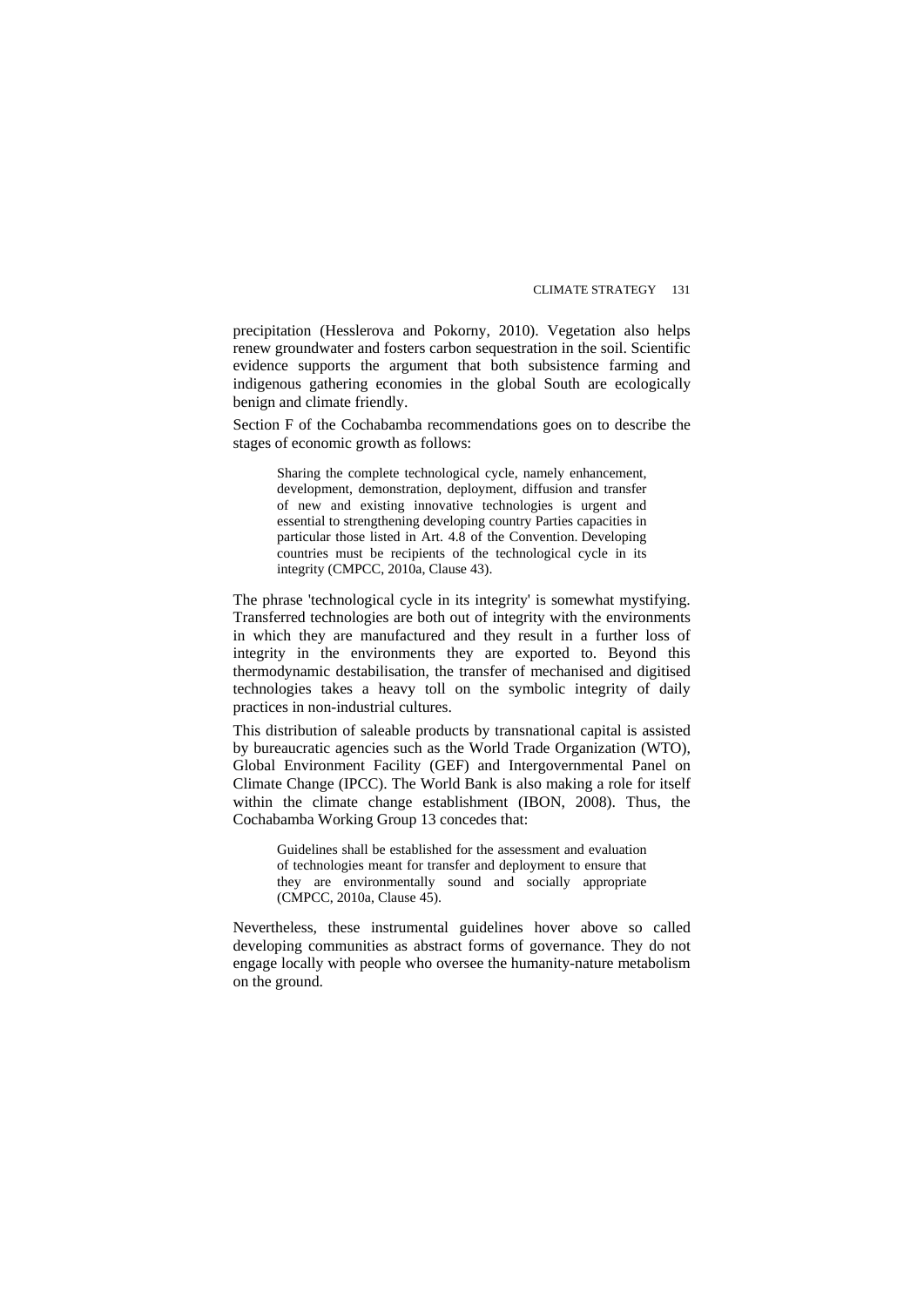This said, the Intercultural Dialogue to Share Knowledge, Skills and Technologies makes an important critical assertion with:

We recognize that indigenous and traditional knowledge and technologies form a valuable and useful part of the knowledge and technologies that are appropriate and useful for mitigation and adaptation activities in addressing climate change and that these have to be supported and be part of technology development, transfer and deployment (CMPCC, 2010a, Clause 46).

How then are local knowledges and skills to be supported by capitalist financial instruments and bureaucratic regimes, whose very penetration of daily life unravels the coherence and practice of traditional knowledges? This process is exacerbated once indigenous biodiversity expertise is classified under intellectual property law. It is noteworthy that CMPCC, 2010a, Clauses 47, 48, and 49 reject private patents and demand open access for all technologies. The object is an intellectual commons, consistent with open access to livelihood resources like land, water, and air.

Yet instead of demanding 'cross-cultural scientific dialogue' and the recognition of low carbon subsistence economies in the global South, the Cochabamba text falls in line behind the ecological modernisation model.

We agree that early and rapid reduction of emissions requires the deployment of low-emission technologies on a massive scale and that developing countries particularly those with insufficient or no manufacturing capacity in environmentally sound technologies will have more difficulties in accessing adaptation and mitigation technologies and that measures shall be taken to facilitate and ensure their access to the technology (CMPCC, 2010a, Clause 50).

North or South, the neocolonial mindset assumes that adaptation and mitigation can only be achieved through purchase or manufacture of new technologies. Thus, Working Group 13 adopts the familiar dependency posture, rather than assuming global leadership by asserting the scientific rationality of its small ecological footprint (Salleh, 2008). The demand for 'financing from developed country Parties amounting to at least 1% of their GNP' may compensate the ecological debt incurred by eurocentric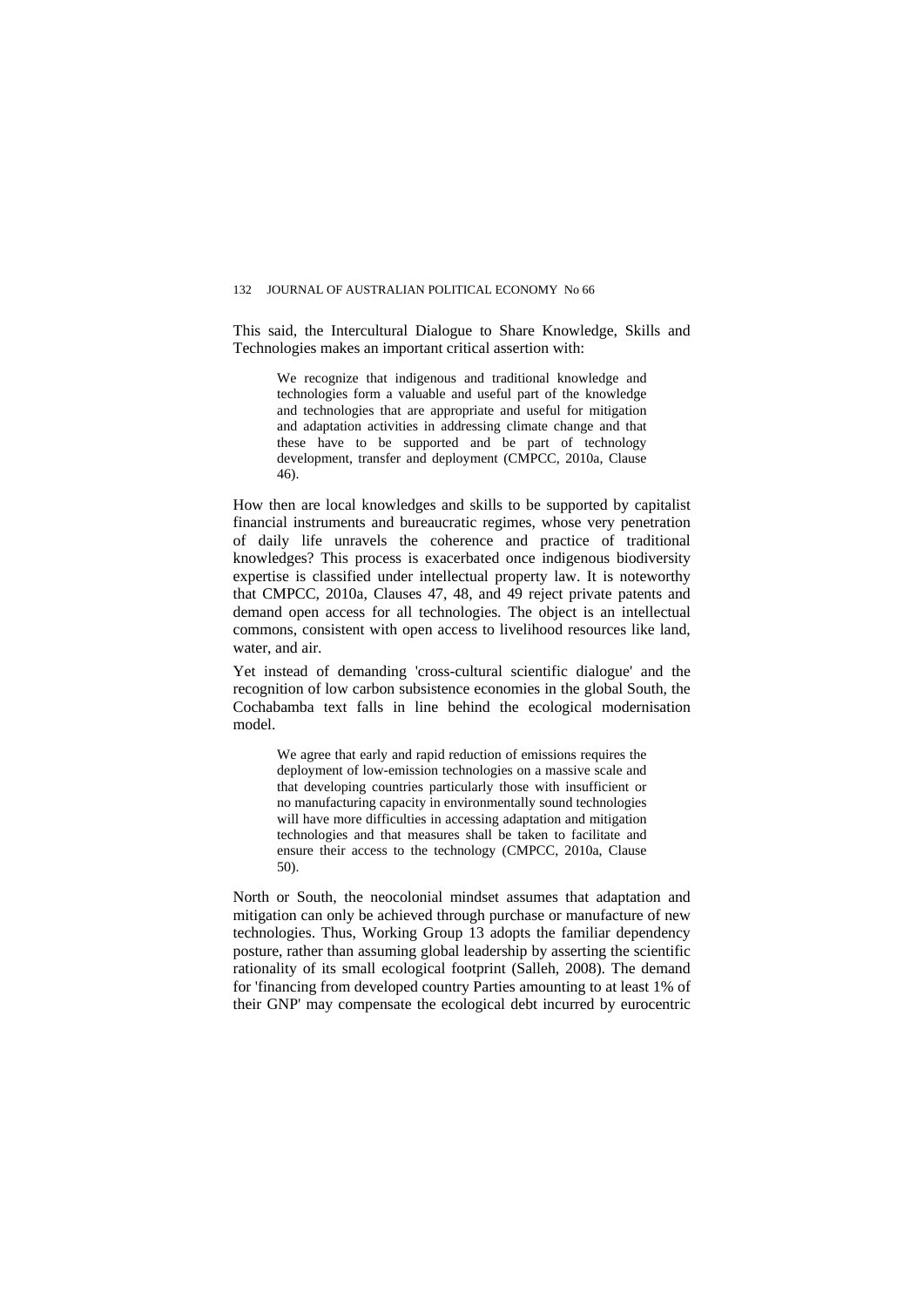plunder, but it effectively locks the South more deeply into the capitalist machine.

By default, the conclusions of the technology group concede to a transnational program of neoliberal 'control' - one that echoes the Multilateral Agreement on Investment (MAI) and reinforces the WTO. This global economic imperium will coordinate stakeholders at local, national, and international levels. It will create a Technology Executive Board; Technical Panels for adaptation and mitigation; Innovation Centres, and A Technology Action Plan. In addition Cochabamba proposes a Multilateral Climate Technology Fund composed of Regional Groups of Experts in Investment and Development; and a compliance mechanism to remove barriers to technology transfer, diffusion and development. While training is envisaged as top down, endogenous capacities are to be enhanced. The assessment of appropriate technologies will look at economic and social factors (as conceived by capital and its consultants) but cultural autonomy is rarely mentioned.

Post Cochabamba UNFCCC documents reveal that technology transfer is becoming a neocolonial climate forcing, enmeshed in a confusing bureaucratic architecture; a system that is both time and energy consuming and expensive for governments, NGOs, and climate activists to deal with. The original EGTT (Expert Group on Technology Transfer) is being wound up. The SBSTA (Subsidiary Body for Scientific and Technological Advice) and SBI (Subsidiary Body on Implementation) are to be complemented by a new TEC (Technology Executive Committee) and CTCN (Climate Technology Centre and Network, the latter phasing in at COP17 (TWN, 2010). The pace of this evolving multilateral bureaucracy gives the lie to the urgency of climate change. Rather, it serves the morality of ecologically modern gentlemen, aiming to:

(b) Stimulate and encourage, through collaboration with the private sector, public institutions, academia and research institutions, the development and transfer of existing and emerging environmentally sound technologies ...

(c) Develop and customize analytical tools, policies and best practices for country-driven planning to support the dissemination of environmentally sound technologies ...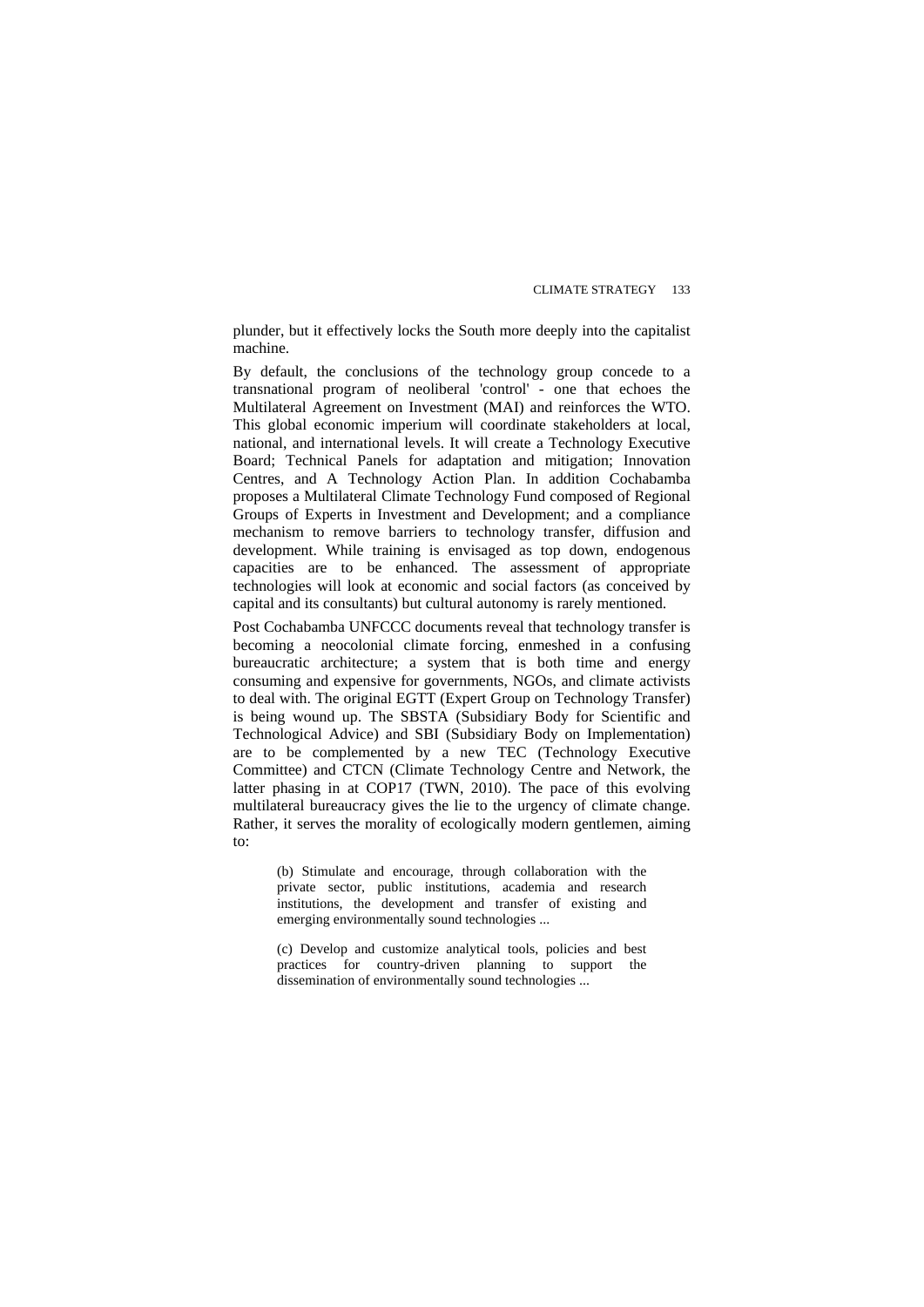#### 134 JOURNAL OF AUSTRALIAN POLITICAL ECONOMY No 66

(iv) Stimulating the establishment of twinning centre arrangements to promote North–South, South–South, and triangular partnerships with a view to encouraging cooperative research and development; (UNFCCC, 2010:43).

UNEP becomes central in consultations with stakeholders in the global South. The GEF continues to conduct 'needs assessment' and fund technology transfer projects in conjunction with advice from business, the EGTT, UNEP, UNDP, UNIDO, the World Bank and UNFCCC among others. The GEF will 'support technology centers and networks at global, regional, and national levels' (GEF, 2010). Inside this nontransparent frame, the Global Environment Facility promotes green capitalism with pilot projects like CO2 Capture and Storage from Sugar Fermentation in Brazil; Green Trucks in China; and Renewable Wave Energy in Jamaica.

## **Beyond 'North/South', 'Left/Right'**

Against the neocolonial tenor of its technology conclusions, the main body of the Cochabamba Declaration reaffirms the need

... to recognise the plurality of forms of knowledge and ancestral practices, and transform scientific practices based on control over nature toward paradigms oriented toward equilibrium with nature (CCPM, 2010a)

But scarcely a trace of the Cochabamba goal of Living Well or its technology proposals is carried forward in the UNFCCC negotiating text for the December 2010 COP16 in Cancun. The transnational climate establishment and the grassroots climate justice movement continue along parallel political paths. However, this sociological hiatus hands the people's movement an opportunity to examine the contradictory nature of its thinking on technology transfer and finance for development. The government of Bolivia remains conflicted and ambivalent over economic development. It stands firm on food sovereignty and indigenous knowledges. It argues that technology transfer should be part of a climate debt owed by the North, free from conditionalities and Intellectual Property Right (IPR) restrictions. But the Cochabamba Declaration has two faces - and its second face is an ecologically modernising model, open for exploitation by business-as-usual.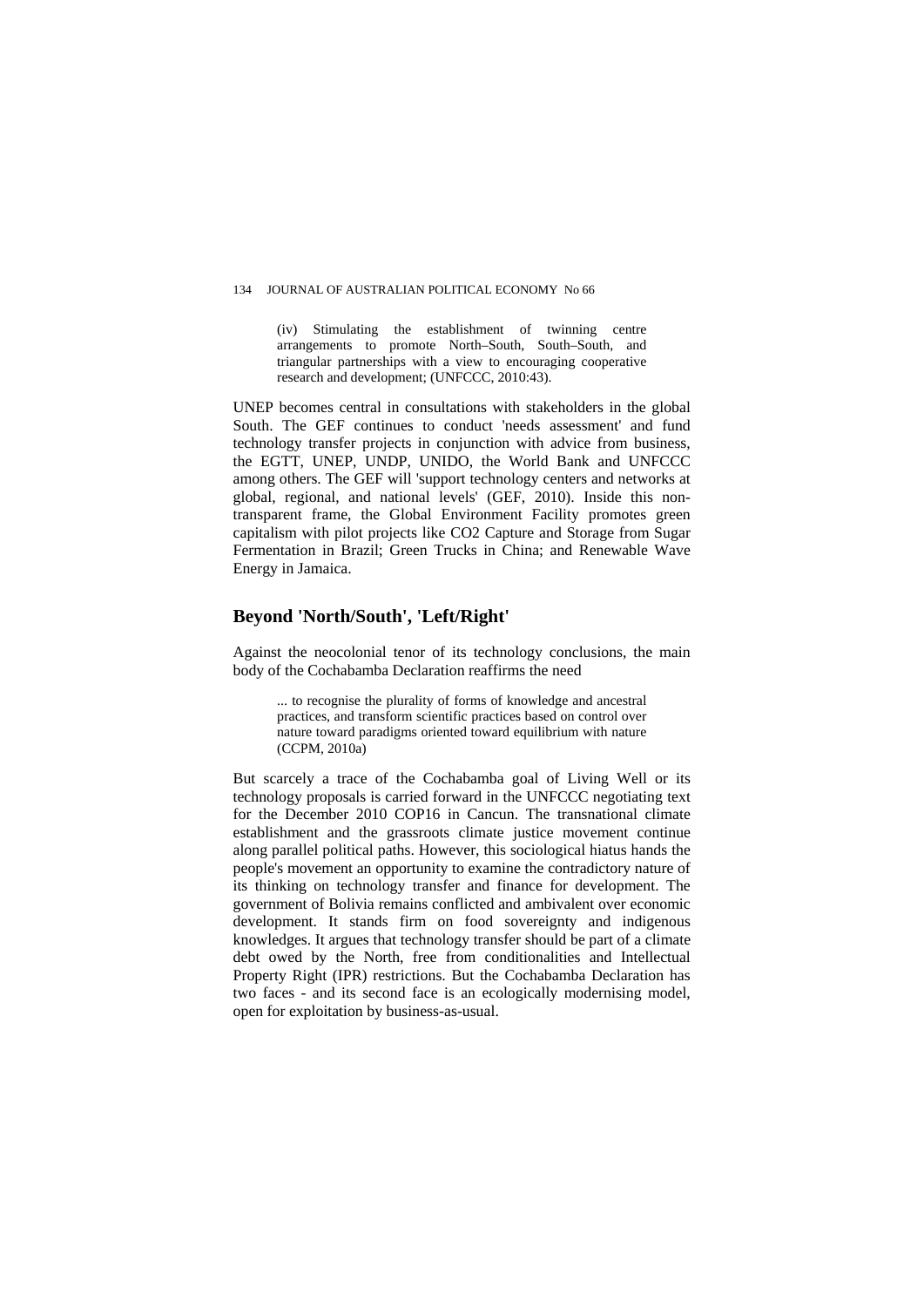Peoples of the global South could be saying 'no thanks!' and assuming international leadership here. Since the eco-sufficient know-how of metaindustrial workers like peasant farmers and indigenous gatherers has much to teach old industrialised communities and rust belts trying to establish Transition Towns. Would be eco-socialists might take note of this new class agency as well. A development paradigm that functions in equilibrium with nature is also emerging from post-communist Europe. At COP15, the People and Water NGO presented an integrative ecological strategy for climate stabilisation.

The living world influences the climate mainly by regulating the water cycle and the huge energy flows which are closely linked with it. Natural ecosystems also develop in the long term towards the stabilization of closed cyclical processes (e.g. the water or carbon cycles), whose central medium is water and which efficiently manage solar energy with minimum material losses. Transpiring plants, especially forest growth, demonstrate especially efficient water management. They work as a kind of biotic pump, causing humid air to be sucked up out of the ocean and transferred to dry land (People and Water NGO, 2009: 1).

The uncoupling of water and carbon cycles which destabilises climate is a product of development: deforestation, industrial agriculture, urbanisation, and manufacture. Cleared land and paved cities draining water to the sea, lead to a form of landscape entropy (Ripl, 2010). As underground aquifers dry out, the hydrological cycle is disturbed, soils cannot support plants or sequester carbon, which is then given up to the atmosphere as CO2 (Norris and Andrews, 2010). Drying, devegetated land directly affects local weather because evaporative cooling of the air, cloud formation, and rainfall are disturbed. Forests are much more than mere 'carbon sinks', and as climate expert Richard Betts of the UK Meteorological Office points out: 'the role of tropical forests in protecting us against climate change is severely under-rated' (Pearce, 2009). The Kosice Protocol, as argued by the People and Water NGO is scientifically verified, but holistic rather than reductionist. It stems the metabolic rift of urbanisation and agroindustry through human reciprocity with organic processes rather than control over them.

In the villages of Slovakia, the People and Water NGO is encouraging communities to protect both their water catchments and cultural identity in the land. For the fact is that societies across the globe are unevenly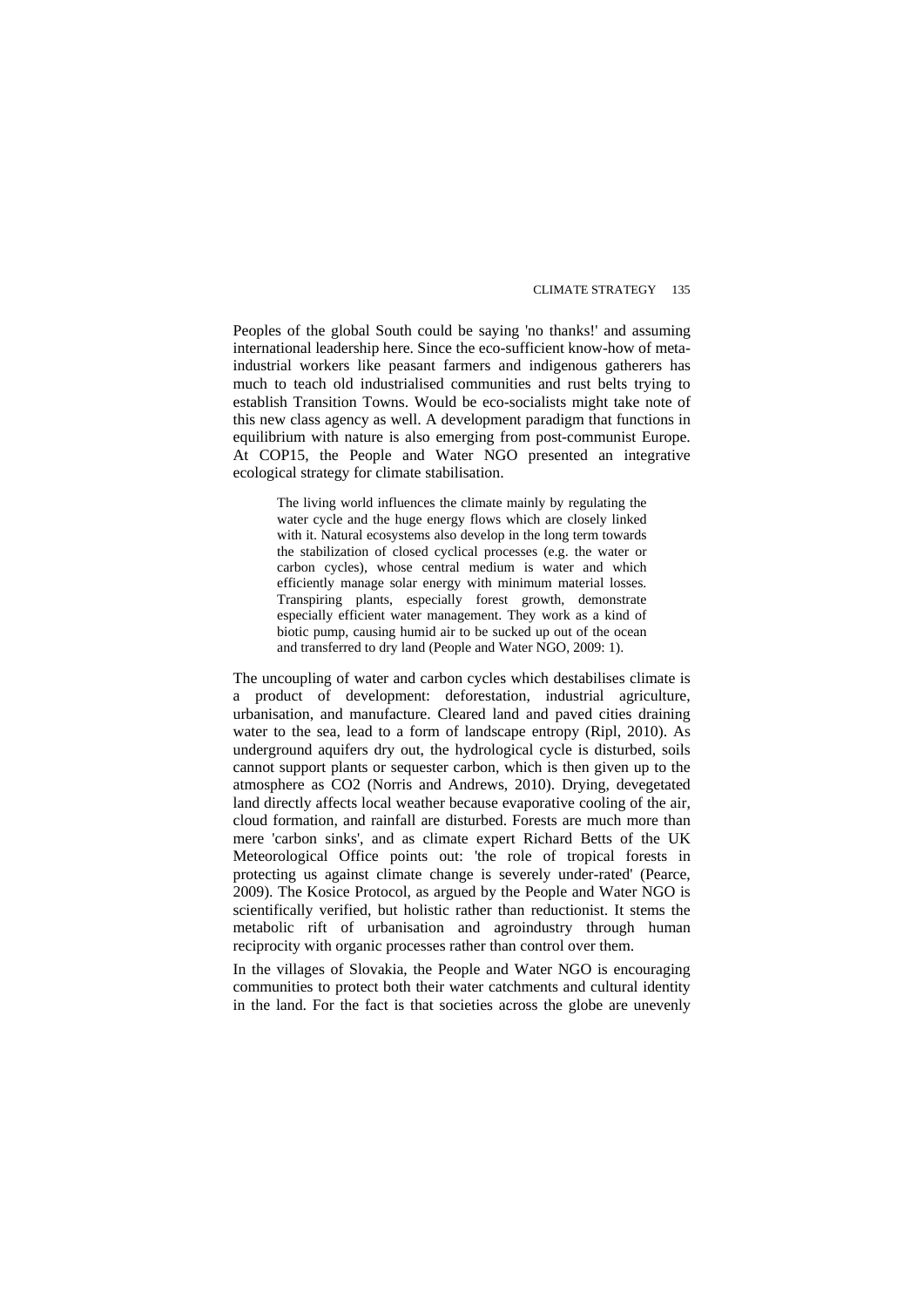inter-linked with the capitalist economy, and many strive to remain free of it altogether. People who do, such as many Indonesian peasants or Peruvian forest dwellers, understand what a green job really means. A green job is one that regenerates ecosystems and human bodies through the creation of 'metabolic value' (Salleh, 2010). This reproductive form of economic provisioning points to the possibility of a climate friendly alternative development model for the 21st century. In the words of one international peasant movement:

Sustainable local food production uses less energy, eliminates dependence on imported animal feedstuffs and retains carbon in the soil while increasing biodiversity. Native seeds are more adaptable to the changes in climate which are already affecting us. Family farming does not only contribute positively to the carbon balance of the planet, it also gives employment to 2.8 billion people.

[Conversely]... false solutions proposed in the climate talks, such as the REDD initiative (Reducing Emissions from Deforestation and Degradation), the carbon offsetting mechanisms and geoengineering projects are as threatening as the droughts, tornadoes and new climate patterns themselves. Other proposals such as the biochar initiative, no till agriculture and climate resistant GMOs are the proposals of agribusinesses ... It is unfair to use the benefits that small farmers provide to the environment as an excuse to keep polluting as usual (Via Campesina, 2009).

The eco-sufficiency of Living Well is a serious contender for the socioecological conversion of industrialised economies, but it means capacity building in a reverse direction; with peoples of the North listening respectfully to peoples of the South, for a change. The Civil Society Declaration on Technology and Precaution released in the lead up to COP15 reflects this positioning. Deferring to the Cartagena principle, the Declaration outlined many shortcomings of ecological modernising technologies - and spoke boldly where Cochabamba Working Group 13 lacked confidence.

In many cases, action to address climate change is within our reach already and does not involve complex new technologies but rather conscious decisions and public policies to reduce our ecological footprint. For example, many indigenous peoples and peasants have sound endogenous technologies that already help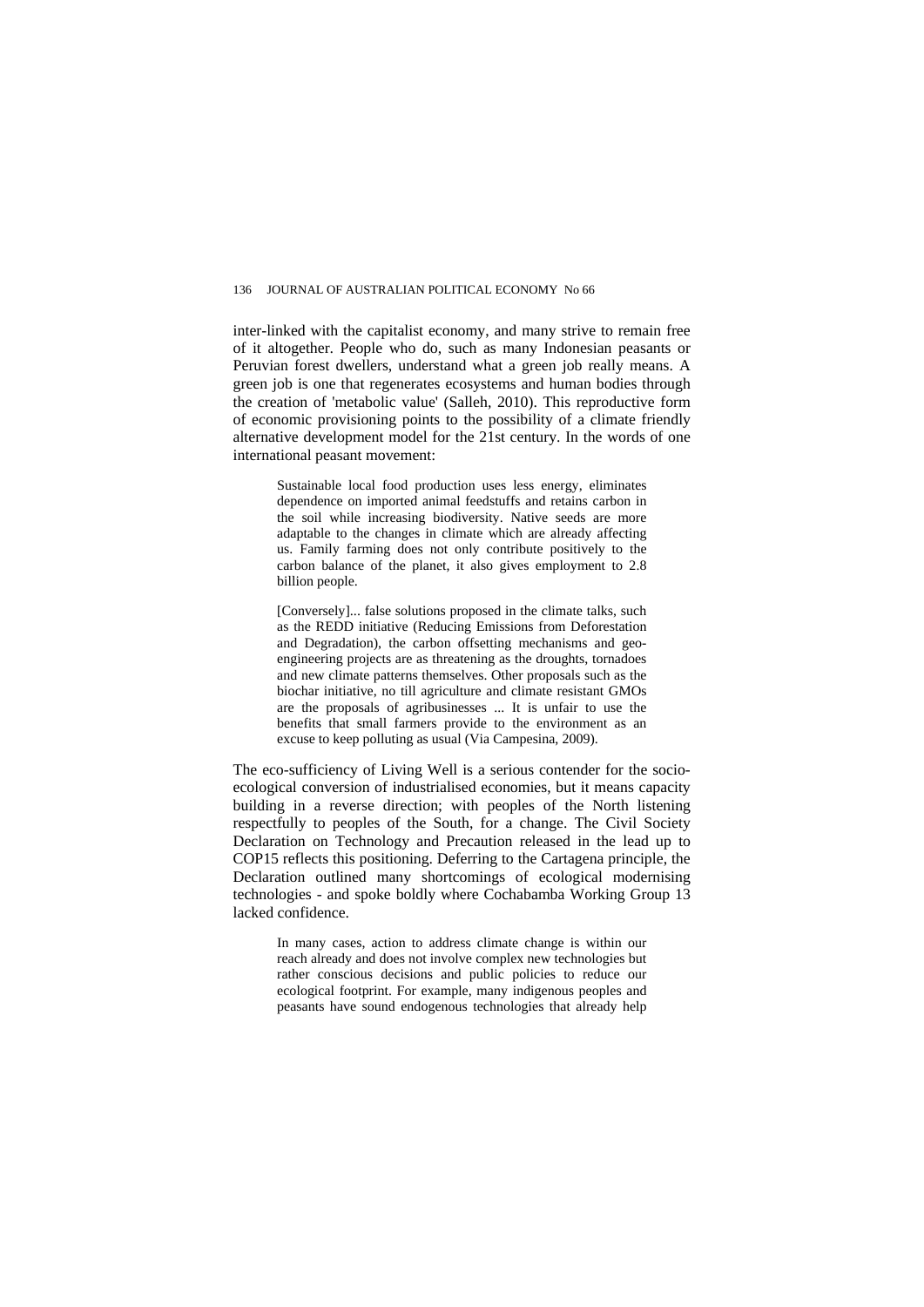them cope with the impacts of climate change, and to overlook these existing practices in favour of new, proprietary technologies from elsewhere is senseless (ETC, 2009).

A long list of global climate activists signed on to this view, including, Science for People; the African Biodiversity Network; Asian Women's Indigenous Network; Amigos de la Tierra, Costa Rica; Gender CC-Women for Climate Justice; Mangrove Action; Pesticide Action Network, Malaysia; National Framers Union of Canada; Stop GE Trees, US; and the Third World Network, among others. From India, a National Forum of Forest Peoples and Forest Workers explains:

There is a climate crisis around and no amount of free trade, capital or technology will eliminate the roots of this crisis. You forget that the crisis has emanated from the way your society is structured - an edifice based on an unending desire for resources and a way of life that sees nature as an object of exploitation and extraction (Rising Tide, 2010).

In order to roll back the current ecological and financial crises, new historical agents such as these groupings must be heard at international negotiations.

Any new body dealing with technology assessment and transfer must have equitable gender and regional representation, in addition to facilitating the full consultation and participation of peasants, indigenous peoples and potentially affected local communities (ETC, 2009).

The deeply eurocentric and gendered focus on engineering infrastructure and the obsession with economic growth invert the thermodynamic order of nature, emptying out its metabolic value. In the language of ecological modernisation, 'biogrowth' means the exact opposite of organic flourishing; instead, it refers to the amount of biomass taken up by the machine. In this mainstream economic reasoning, productive efficiency is a formula by which dead matter (extracted from life giving biological relations) is transformed by dead labour (alienated or technologised) and distributed for consumption as dead product. By contrast, the reproductive economy, catalyses vital matter/energy exchanges, a humanity-nature nexus in reciprocity.

Against the ongoing dismemberment and commodification of nature, an alternative model of development could be premised on the common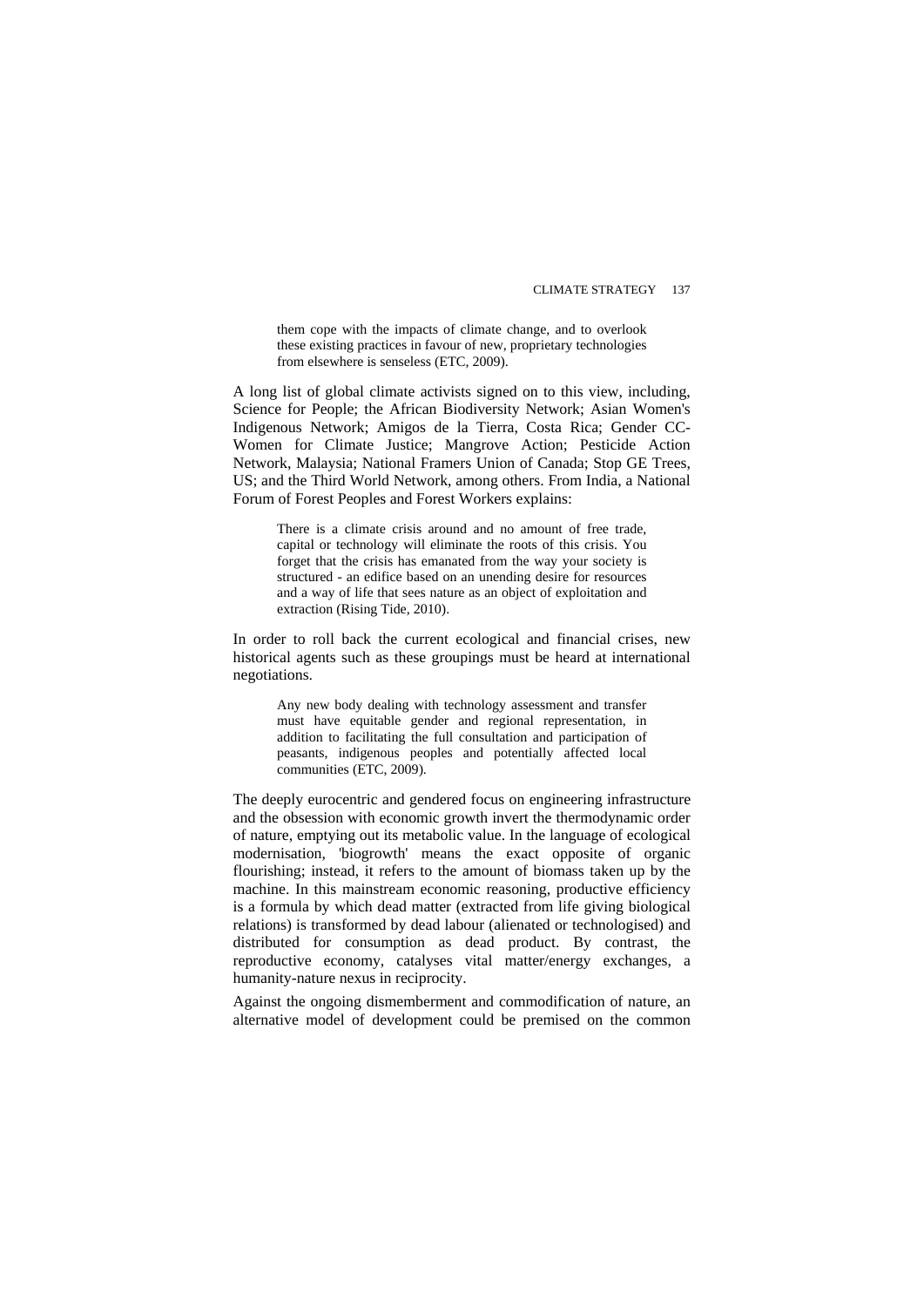sovereignty of energy, land, water, and air. Templates for this already exist in many low carbon economies of the global South, and indeed,

Stopping extraction helps maintain ... low carbon cultures by producing healthy ecosystems that provide communities with food, water, medicine and shelter (Rising Tide, 2010).

The global Climate Justice Movement supports leaving fossil fuels in the earth; community control over production; reducing the North's overconsumption; localising food; holding up indigenous' rights; and reparation for ecological and climate debts to the South (People's Protocol on Climate Change, 2008; Bond, 2009). Decolonising initiatives like these provide reality testing for political actors in a global North. And it is not only neoliberal ecological modernisers who objectify nature as a resource; instrumental rationality mars some eco-socialist traditions too. To recognise the logic of low carbon societies is to show respect for the worldwide majority of non-urban meta-industrial workers, and this also makes good sense for creating alliances across movements and continents. At this conjuncture, the Left has to give up trying to turn grassroots activists into clones of Marx's industrial proletariat. The era of factory socialism is exhausted; its traditional labour force is in disarray; and historical agency cannot emerge from people disoriented by offshore relocation of their jobs or deskilled by technological change. Walden Bello (2004) writes that ultimately, a big picture climate strategy will replace global free trade with government regulation in support of local economic sufficiency. Bello calls this de-globalisation and it follows the principle of subsidiarity. Today, union workers have no choice but to grow a wider labour identity, joining with women's, peasant, indigenous, and ecological movements. This is not to give up the struggle with capital but to intensify it synergistically.

Ecological modernisation policies impose ecological, social, and embodied debts at the periphery of capital, but externalisation is incompatible with Living Well. Where IMF funded projects, WTO mandated free trade, or neocolonial UNFCCC governance structures disturb an established society-nature nexus, three things happen. First, people's livelihood resources are reassigned across to business; second, their locally appropriate knowledge skills are diminished (TWN, 2009); and third, cultural and personal identities are crushed. On the other hand, in Africa and Oceania wherever women are known to feed communities by means of low impact subsistence farming, people are buffered from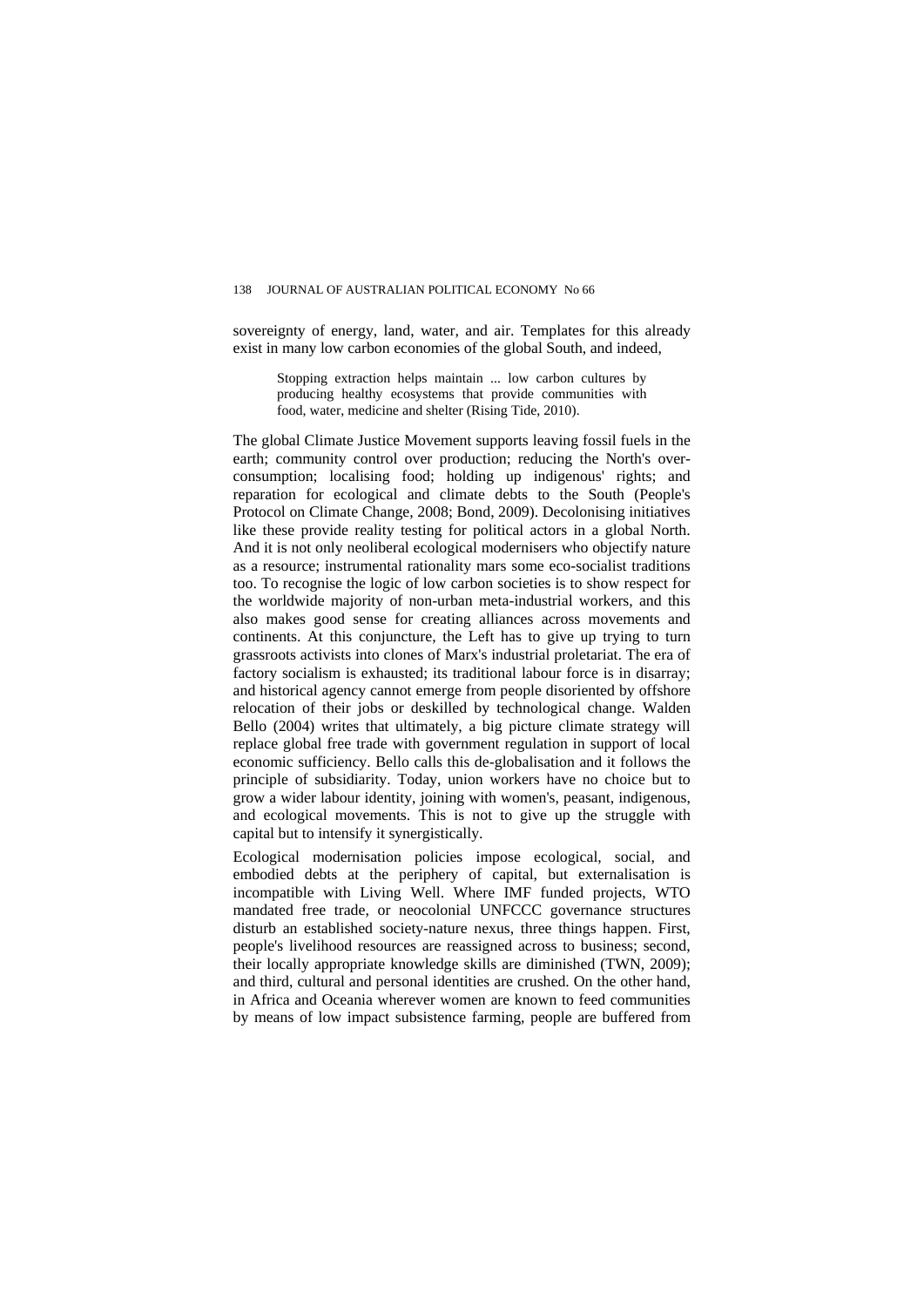economic precarity - an insight that surfaced during the global financial meltdown. Development as understood by multilateral agencies is quantitative, whereas livelihood as understood by the commoner is qualitative - grounded in a materially functional relation with nature. A dollar a day, thus has a different meaning for a Bangla Deshi farmer with access to land, than it has for a bag lady sheltering in the New York subway. Too many well-meaning professionals and activists miss this profound difference, distracted by the ideology of ecological modernisation no less.

In Australia, responses to the climate crisis are usually classified as Left or Right (Baer and Burgmann, 2010), but the present argument points to acceptance or rejection of ecological modernisation as the defining dimension. Thus the current conjuncture shows the Federal Labor government in a climate policy vacuum, with the occasional nod towards a future carbon tax. The Liberal-National opposition variously nominates nuclear power, geo-engineering and solar thermal, carbon sequestration offsets for farmers, and even a green youth army for the unemployed. The Greens, environment consultants, NGOs like ACF, ACTU, Beyond Zero Emissions, and neighbourhood groups, embrace a miscellany of market and technological strategies. Organisations such as Rising Tide, Socialist Alliance, and Friends of the Earth, combine sustainability with global justice, and acknowledge the rationality of Living Well. The 'politico-economic divide' between Left and Right is widely understood, , but the relevant 'ecological divide' is weakly articulated in the public domain. This indeterminacy can be an advantage to a maturing climate movement, which should not be tied down by political categories formed in an earlier era. There are people across both 'North and South', 'Left and Right', who know what it takes to regenerate living systems and they can work together for climate stability. By facing up to the internal contradictions of ecological modernisation they will gain cultural reflexivity. Hopefully, they will then use that self-awareness to validate the leadership of communities in the global South who have pioneered low carbon, nature attuned, eco-sufficient economies. It is time for climate activists to make a clear choice between the strategy of ecological modernisation and the strategy of Living Well - support for the latter will shift several historical processes forward.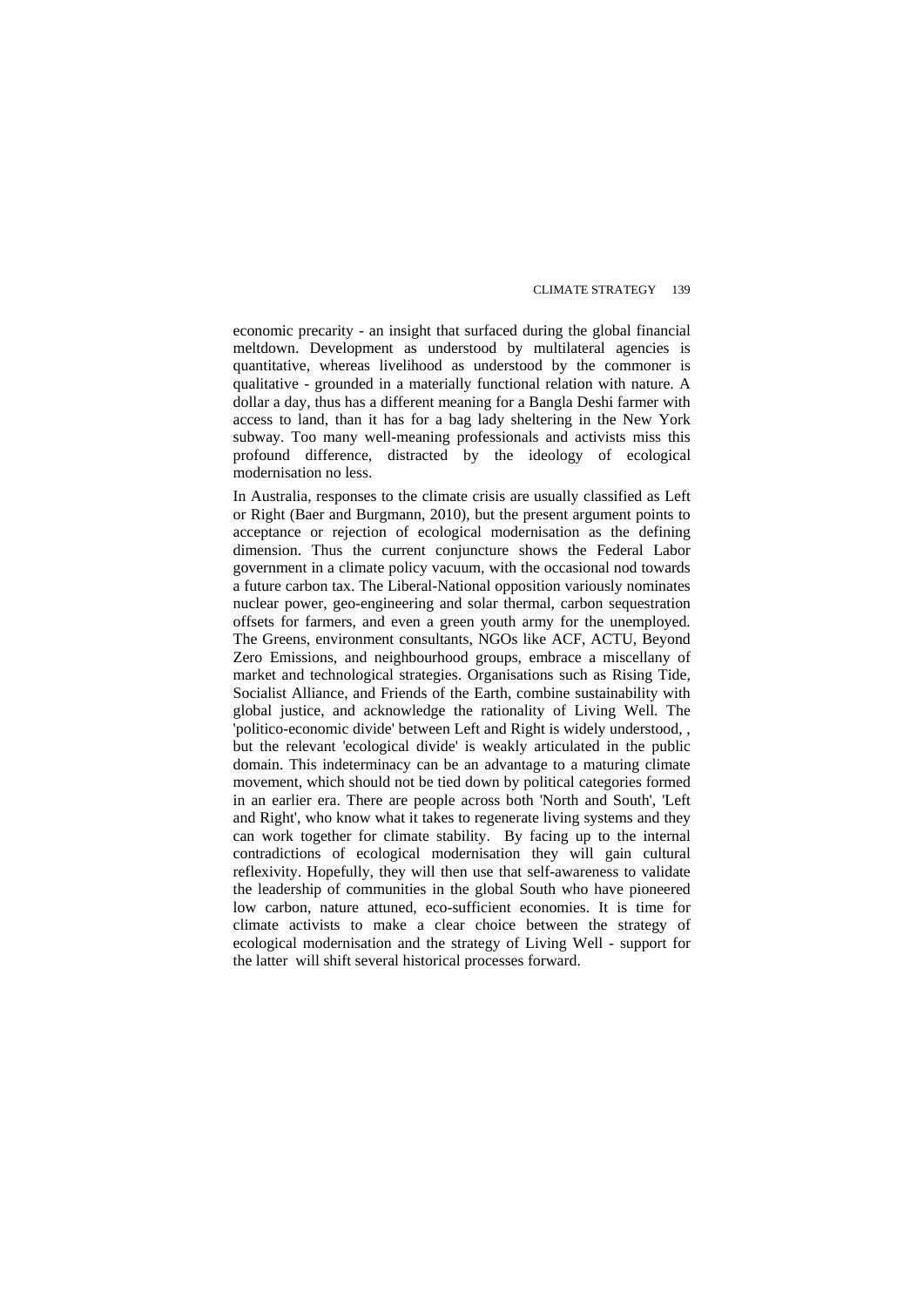*Ariel Salleh is a researcher in Political Economy at the University of Sydney; former Associate Professor in Social Inquiry at UWS and coeditor of Capitalism Nature Socialism, her work is widely cited <www.arielsalleh.info>.* 

#### **References**

ACF, ACOSS, ACTU, Australian Green Infrastructure Council, Climate Institute, Institute of Superannuation Trustees, and the Property Council, *Joint Statement, Towards a Green New Deal* (2009)*:* <www.acfonline.au.org> (accessed 10 September 2009).

Astyk, Sharon (2008) 'A New Deal or a War Footing? *Ruminations for a New Future: Casaubon's Book*, 11 November.

Baer, Hans and Verity Burgmann (2010) 'The Australian Climate Movement', paper presented at the conference on Democratizing Climate Governance, Australian National University, July.

Bello, Walden (2004) *Deglobalization*, London: Zed Books.

Bennholdt-Thomsen, Veronika et al., (eds) (2001) *There Is An Alternative,* London: Zed Books.

Beyond Zero Emissions (2010) *Zero Carbon Australia: Stationary Energy Plan.* Energy Research Institute, University of Melbourne: <beyondzeroemissions.org> (accessed 31 August 2010).

Bond, Patrick (2009) 'Climate Justice Action', *ZNet*, 24 October: [<www.zmag.](http://www.zmag.org/zspace/commentaries/4023)org/zspace/commentaries/4023> (accessed 24 October 2009).

Brundtland, Gro Harlem (ed) (1987) *Our Common Future*, Geneva: WCED.

Bundesministerium für Umwelt (2006) 'Naturschutz und Reaktorsicherheit, Ökologische Industriepolitik. Memorandum für einen "New Deal" von Wirtschaft, Umwelt und Beschäftigung [A New Deal for the Economy, the Environment and Employment]', Berlin.

CCN - Community Climate Network (2010) *Policy Decisions of the 2010 Summit,* Australian National University, March.

Climate Connections (2010) 'Shell Bankrolls REDD': Online posting <aa@globaljusticeecology.org> (accessed 8 September).

CMPCC (2010a) Final Conclusions, Working Group 13: Intercultural Dialogue to Share Knowledge, Skills and Technologies, World People's Conference on Climate Change and the Rights of Mother Earth, Cochabamba, April. Online posting <br/>  $\alpha$ -boletin@cmpcc.org> (accessed 5 May 2010).

CMPCC (2010b) 'Submission by the Plurinational State of Bolivia To the Ad Hoc Working Group on Long-Term Cooperative Action': Online posting <boletin@cmpcc.org> (accessed 5 May 2010).

Delheim, Judith (2007) 'Seven Theses for a Discussion on Energy Policy and Social-Ecological Conversion', Berlin, Unpublished ms.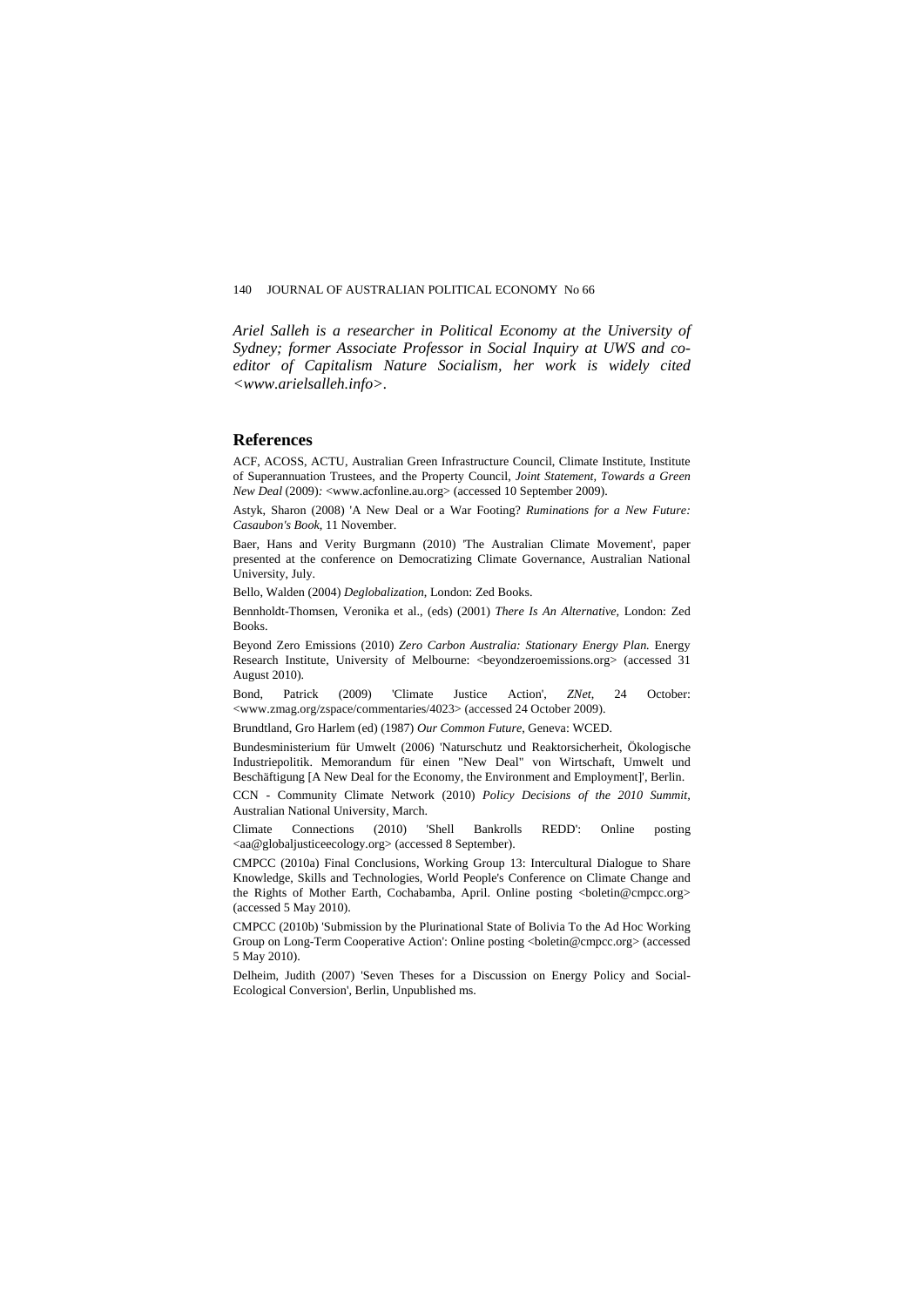ETC Group (2009) '[Civil Society Declaration on Technology and Precaution at COP15 in](http://www.ecopaxmundi.org/2009/12/06/civil-society-declaration-on-technology-and-precaution-at-cop15-in-copenhagen/)  [Copenhagen](http://www.ecopaxmundi.org/2009/12/06/civil-society-declaration-on-technology-and-precaution-at-cop15-in-copenhagen/)': <www.ecopaxmundi.org> (accessed 28 August 2010).

Ewbank, Leigh (2010) 'The Transition Decade: Reshaping Australia's Climate Politics', *Chain Reaction*, No. 109: 42-43.

Foster, John Bellamy (2000) *Marx's Ecology*, New York: Monthly Review.

Gautney, Heather (2010) *Protest and Organization in the Alternative Globalization Era*, New York: Palgrave.

GEF - Global Environment Facility (2010) 'Implementation of the Poznan strategic programme on technology transfer': <www.thegef.com/gef/ccpublist> (accessed 31 August 2010).

Goodman, James (2010) 'Direct Action on Climate Change', Left Renewal Conference, University of Technology, Sydney, May: <[www.search.org.au/projects/from-global-crisis](http://www.search.org.au/projects/from-global-crisis-to-green-future-australian-left-renewal-conference/conference-papers)[to-green-future-australian-left-renewal-conference/conference-papers](http://www.search.org.au/projects/from-global-crisis-to-green-future-australian-left-renewal-conference/conference-papers)> (accessed 10 September 2010).

Hajer, Martin (1996) 'Ecological modernisation as cultural politics' in S. Lash et al., (eds), *Risk, environment, and modernity*, London: Sage.

Heinberg, Richard (2009) *Searching for a Miracle: Net Energy Limits and the Fate of Industrial Society*, San Francisco: International Forum on Globalization and the Post Carbon Institute.

Hesslerova, Petra and Pokorny, Jan (2010) ' Forest clearing, water loss, and land surface heating as development costs', *International Journal of Water*, Vol. 5, No. 4.

ITUC (2010) 'International Trade Union Congress' Climate Position': [<www.ituc](http://www.ituc-csi.org/international-trade-unions-to.html)[csi.org/international-trade-unions-to.html>](http://www.ituc-csi.org/international-trade-unions-to.html) (accessed 3 August 2010).

Johnsson-Latham, Gerd (2006) Initial Study of Lifestyles, Consumption Patterns, Sustainable Development and Gender, Stockholm: Swedish Ministry of Sustainable Development.

IBON (2010) Primer on the Climate Crisis: Roots and Solutions, Quezon City, IBON International.

Isla, Ana (2009) 'Who Pays for Kyoto Protocol?' in A. Salleh (ed) *Eco-Sufficiency & Global Justice*. London and New York: Pluto Press / Melbourne: Spinifex.

Leonard. Annie (2009) Video: *'The Story of Stuff'*: <www.storyofstuff.com> (accessed 6 July 2010).

Merchant, Carolyn (1980) *The Death of Nature: Women, Ecology, and the Scientific Revolution*, New York: Harper.

Mies, Maria (1986) *Patriarchy and Accumulation on a World Scale,* London: Zed Books.

Mol, Arthur and David Sonnenfeld (eds) (2000). *Ecological Modernization Around the World*, London: Frank Cass.

Morales, Evo (2010) 'People's World Conference on Climate Change and Mother Earth Rights, Cochabamba, 19-22 April': <www.boliviaun.org/cms> (accessed 24 February 2010).

Norris, Duane and Peter Andrews (2010) 'Re-coupling the carbon and water cycles by Natural Sequence Farming', *International Journal of Water*, Vol. 5, No. 4.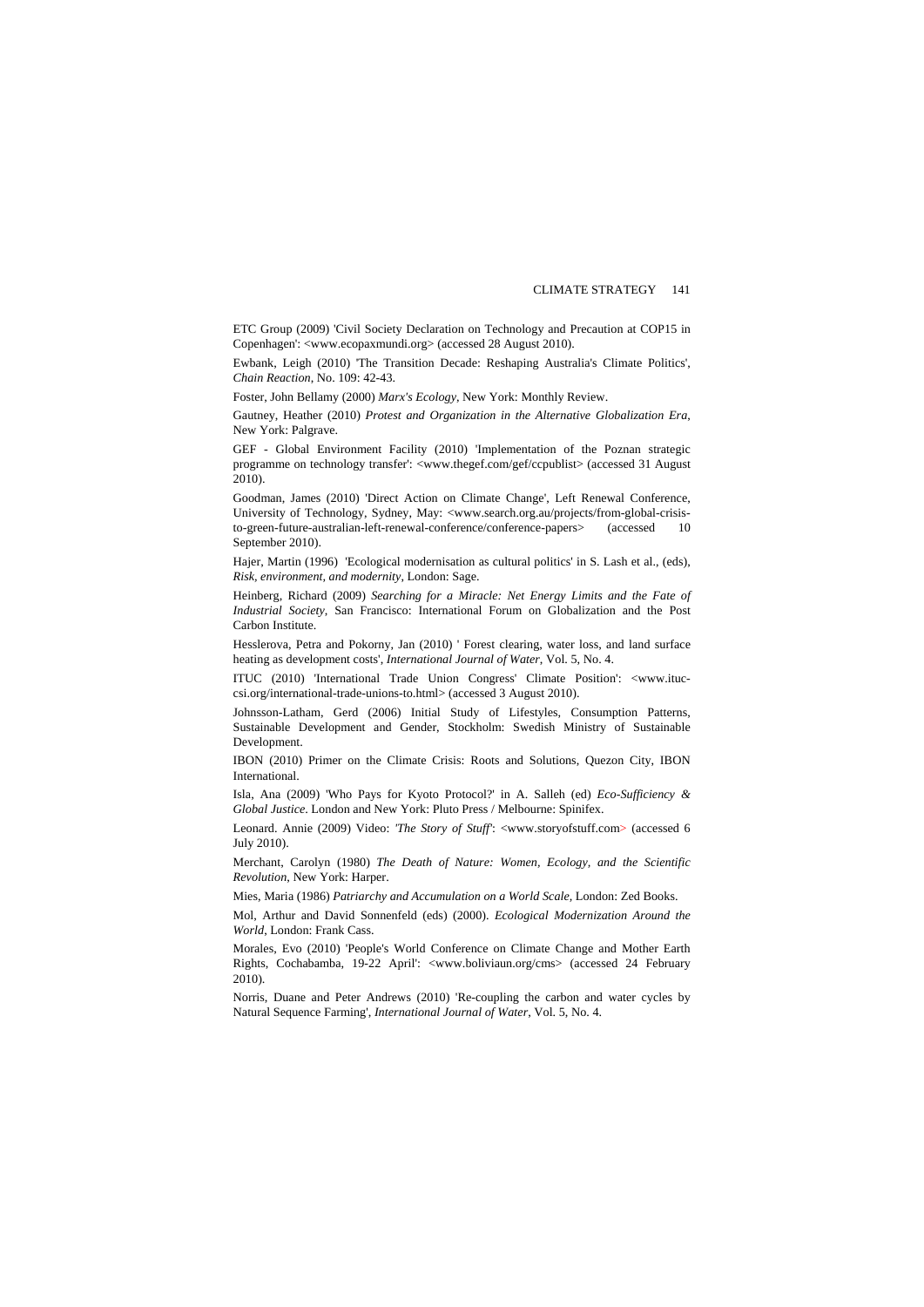#### 142 JOURNAL OF AUSTRALIAN POLITICAL ECONOMY No 66

Pearce, Fred (2009) 'Rainforests may pump winds worldwide', *New Scientist,* No. 2702, 1 April.

People and Water NGO (2010) *Košice Civic Protocol on Water, Vegetation and Climate Change (and COP15),* November, Kosice, Slovenia.

People's Protocol on Climate Change (2008) *IBON Primer on Climate Change*, Quezon City: IBON International.

Regenvanu, Ralph (2010) 'The Traditional Economy as Source of Resilience in Vanuatu' in T. Anderson and G. Lee (eds), *In Defence of Melanesian Customary Land*, Sydney: AidWatch.

Ripl, Wilhelm (2010) 'Losing fertile matter to the sea: How landscape entropy affects climate', *International Journal of Water*, Vol. 5, No. 4.

Rising Tide (2010) 'The Climate Movement is Dead: Long Live the Climate Movement': <www.risingtidenorthamerica.org> (accessed 3 August 2010).

Rosewarne, Stuart and James Goodman (2009) 'Beyond the CPRS', *The Age - National Times*, 9 December.

Salleh, Ariel (1990) 'Living with Nature: reciprocity or control?' in R. and J. Engel (eds), *Ethics of Environment and Development*, London: Pinter.

Salleh, Ariel (1997) *Ecofeminism as Politics: nature, Marx and the postmodern*, London: Zed Books.

Salleh, Ariel (2008) 'Climate Change - and the Other footprint', *The Commoner*, No. 13: 103-113.

Salleh, Ariel (ed) (2009a) *Eco-Sufficiency & Global Justice: Women write political ecology,* London and New York: Pluto Press / Melbourne: Spinifex.

Salleh, Ariel (2009b) 'Is Our Sustainability Science Racist?', Ockham's Razor, ABC Radio National, 4 Oct: [<www.abc.net.au/rn/ockhamsrazor/stories/2009/2702106.htm>](http://www.abc.net.au/rn/ockhamsrazor/stories/2009/2702106.htm) (accessed 8 October 2009).

Salleh, Ariel (2010) 'From Metabolic Rift to Metabolic Value', *Organization & Environment,* Vol. 23, No. 2: 205-219.

Seres, Stephen (2008) *Analysis of Technology Transfer in CDM Projects*, Toronto: UNFCCC.

Shiva, Vandana (1989) *Staying Alive: Women, Ecology, and Development*, London: Zed Books.

Sonnenfeld, David (ed) (2009) *The Ecological Modernization Reader: Environmental Reform in Theory and Practice*, New York: Routledge.

TWN - Third World Network (2009) 'WIPO: Traditional Knowledge Committee ends with uncertainty over its future': <twnside.org.sg> (accessed 31 August 2010).

TWN - Third World Network (2010) 'Divergent views on bodies of the UNFCCC technology mechanism': <www.twnside.org.sg> (accessed 31 August 2010).

UNEP (2008) '*Global Green New Deal*': <www.unep.org> (accessed 10 September 2009).

UNFCCC - UN Framework Convention on Climate Change (2010) Draft text: